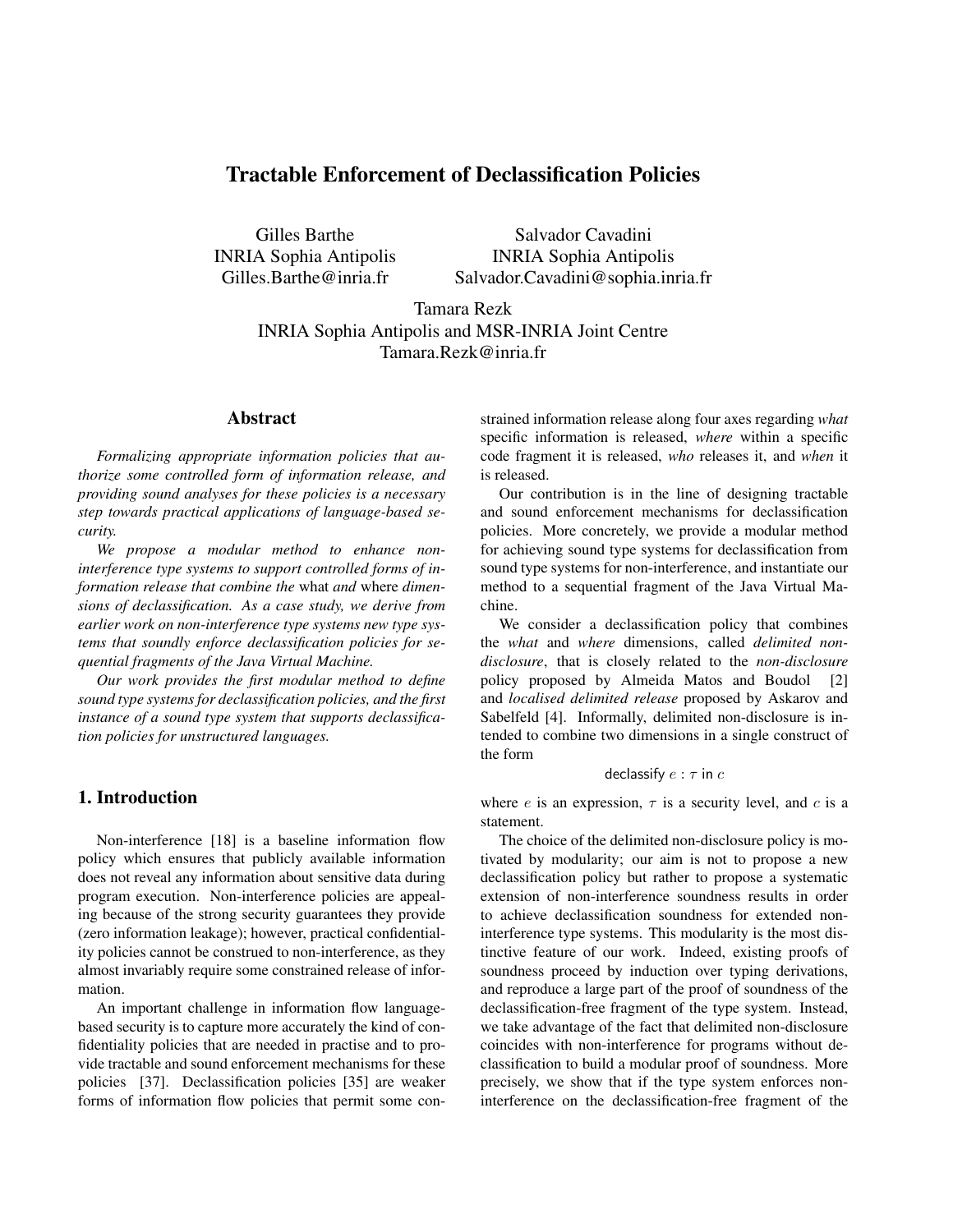language, then it enforces delimited non-disclosure. Our method is based on a successor relation between program points, rather than on the syntactic structure of programs, and relies on the idea of control dependence regions, which over-approximate the scope of branching instructions, i.e. instructions that have two or more successors and that can thus yield implicit flows. Here we adopt a local view of policies, which substantially leverages the applicability of information flow type checking and supports more permissive policies.

A second distinctive feature of our approach is its application to low-level languages. In the context of mobile code security, it is essential for code consumers to be able to verify security policies independently and efficiently on the code they receive. Since mobile code applications are typically downloaded in the form of bytecode programs, it is required that verification operates at this level. However, a large body of existing work on language-based security focuses on source languages, and in fact we are not aware of any sound type system that supports declassification policies for unstructured languages. In fact, existing information flow type systems for unstructured languages typically enforce non-interference, see e.g. [6].

Contributions Our main technical contributions are:

- a modular method to define and prove soundness of declassification type systems;
- a case study in which we define and prove soundness of a type system that enforces delimited non-disclosure for a fragment of the Java Virtual Machine;
- a proof of preservation of typing between a type system that enforces delimited non-disclosure in a highlevel language and our type system for the JVM.

Organisation The remaining of the paper is organized as follows. Section 2 discusses closely related work. The delimited non-disclosure policy is introduced in Section 3, and Section 4 provides through examples of programs a more detailed comparison with other declassification policies. Section 5 shows how to construct a sound type system from delimited non-disclosure, starting from a type system for non-interference. In Section 6, we instantiate our method to a sequential fragment of the Java Virtual Machine. Section 7 discusses extensions of our work. We conclude in Section 8.

## 2 Related work

Sabelfeld and Sands [35] analyse main trends on information declassification, and provide a set of principles to be used as "sanity checks" for declassification models. Here we only focus on very closely related work and we refer to Sabelfeld and Sands' survey for a wider overview.

Intransitive non-interference In *intransitive noninterference* policies, flows from high variables to low ones are mediated by a declassifier (or a downgrader), this way non-interference becomes intransitive [30].

In [26], Mantel and Sands introduce an intransitive noninterference based approach concerned to *where* information is declassified.

In this approach, flow ordering is defined by two components: the lattice of security levels, and an "exceptions" relation on security levels expressing special flow cases.

The use of this special relation is deliberately circumscribed to *declassification assignments*, that is, assignments that are allowed to violate the flow ordering (defined by the lattice structure of security levels) as long they respect the "exceptions" relation. This way, information declassification can take place only at specific program points, i.e. at declassification assignments.

Mantel and Sands also present a bisimulation-based definition of their security policy along with a type system to enforce it in a multi-threaded while language.

Localised delimited release Sabelfeld and Myers [34] present *delimited release*, a security policy to declassify information through the special language operator  $declassify(e)$  where  $e$  is globally considered as declassified (*what* dimension).

Later, Askarov and Sabelfeld [4] extended *delimited release* into *localized delimited release*, a security definition combining *what* and *where* dimensions of information declassification. This is made through language semantics instrumentation with the set of declassified expressions and capturing the scope of declassify $(e)$  operators.

Non-disclosure Almeida Matos and Boudol [2] proposed the *non-disclosure policy*, a generalisation of noninterference that supports locally induced flow policies through the use of the special construct flow  $(A \prec B)$  in S, where  $S$  is a language expression into which flows from principal  $A$  to principal  $B$  are authorised. Non-disclosure is classified as a declassification policy of the *where* dimension.

Flow locks Broberg and Sands [12] introduce the notion of *flow lock* to specify local information flow policies. In this approach, each variable has attached the set of system principals (or security levels) that can read it. For each principal in this set it is possible to define conditions under which a principal has the right to access to the variable's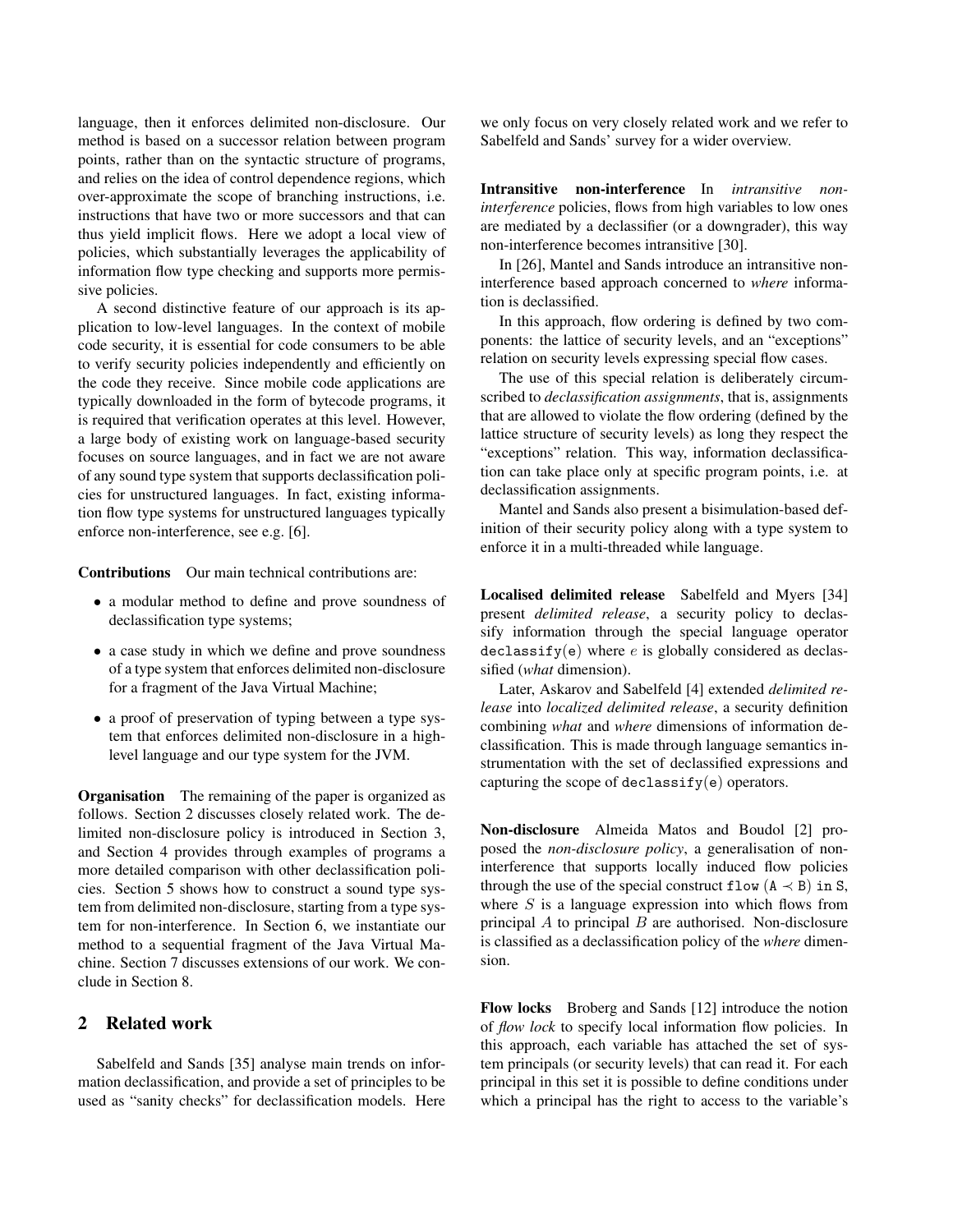value. These circumstances are represented as locks. Local changes of the global policy are specified by means of special program instructions to open and close locks.

Generalisations of non-interference such as nondisclosure and some forms of intransitive non-interference can be represented by flow locks.

Information erasure Hunt and Sands [21] study the semantics of information erasure, a policy aimed at providing guarantees that certain information is not retained after its intended use. Although it is possible to define erasure policies that cover the what and where dimensions of declassification, Hunt and Sands focus on the where dimension. They show that every erasure property can be encoded as (flow-sensitive) non-interference and provide a language construct to express erasure policies in code blocks. They also provide a *global erasure property* and show that it can be enforced by combinning global non-interference and local (command level) non-interference; and define a type system for enforcing the erasure property in a simple while language with inputs and outputs.

The work of Hunt and Sands is inspired by earlier work by Chong and Myers [13], who considered erasure in combination with declassification. Recently, Chong and Myers [14] proposed an information flow type system that enforces non-interference according to a generalization of non-interference introduced by the authors in [13].

Declassification by logic Banerjee et al. [5] present a powerful way to specify security policies including conditions under which declassification is permitted. The specification mechanism is based on *flowtriples*, a combination of program specification and security typing.

The authors also describe an enforcement mechanism integrating security typing (for declassification-free segments of the program), and relational verification and assertion verification (for instructions sequences in flow triples).

 $WHERE, WHAT<sub>1</sub>$  and  $WHAT<sub>2</sub>$  In [24], Mantel and Reinhard propose three security conditions for controlling the *where* and *what* dimensions of declassification. The WHERE condition is similar to intransitive noninterference but it satisfies *monotonicity of release* along with the other three declassification principles from [35]. While both  $WHAT_1$  and  $WHAT_2$  are applicable to concurrent programs, the former is compositional but does not satisfy *monotonicity of release* principle, and the later satisfies this principle but is not compositional.

The authors provide a type system to enforce *where* and *what* dimensions of declassification in such a way that *all* declassified expressions (what) are allowed to flow to low variables at declassification assignments (where).

## 3. Delimited Non-Disclosure

In this section, we introduce delimited non-disclosure (DND). We formulate our policy in an abstract setting that can be instantiated to different programming languages.

**Program setting** We let P range over programs of a given programming language. Each program P has an associated set  $P$  of program points that includes a distinguished entry point entry and a set  $\mathcal{P}_{\text{exit}}$  of exit points; we let  $i, j, i' \dots$ range over program points. We assume that for a program P there is a successor relation  $\mapsto$  between program points. We let  $\mapsto^*$  be the reflexive and transitive closure of  $\mapsto$ , and assume that, whenever  $i \in \mathcal{P}_{\text{exit}}$ , there is no successor program point such that  $i \mapsto j$ . We let  $\mathcal{P}^{\sharp}$  denote the set of branching program points, i.e. those program points that have at least two distinct successors.

One primary target of our work are unstructured programming languages, and therefore we rely on control dependence regions to approximate the scope of branching statements; such control dependence regions have been introduced in the context of non-interference in [22], and used in our earlier work [6]. Formally, we assume given two functions:

region : 
$$
\mathcal{P}^{\sharp} \mapsto \mathcal{P}(\mathcal{P})
$$
  
junction :  $\mathcal{P}^{\sharp} \rightarrow \mathcal{P}$ 

that respectively provide for each branching program point the set of program points, called region, that execute depending on the branching point; and a junction point (if it exists), that denotes the unique exit point from the region. We assume that these functions correctly over-approximate the scope of branching statements, as formulated in the hypothesis below.

**Hypothesis 1** (Exit through junction). *If*  $j \in \text{region}(i)$ *and*  $k \in \mathcal{P}$  *and*  $j \mapsto k$ *, then either*  $k \in \text{region}(i)$  *or*  $k =$  junction(*i*).

Furthermore, we assume that the junction point of a region is undefined if the region contains an exit point.

**Hypothesis 2** (No return before junction). *If*  $j \in \mathbb{C}$ region(i)  $\cup$   $\mathcal{P}_{\text{exit}}$  *then* junction(i) *is undefined.* 

These hypotheses exactly correspond to the safe over approximation properties SOAP2 and SOAP3 introduced e.g. in [6] and used in the case study of Section 6.

The semantics of programs is defined as a transition system on states. Let M be a set of states and  $s, t, s'$ ... range over  $M$ . We assume that we have a projector pc on states that returns the program point associated to the state. For brevity, we write  $s_i$  to indicate that s is a state such that  $pc(s) = i$ . The operational semantics of programs is given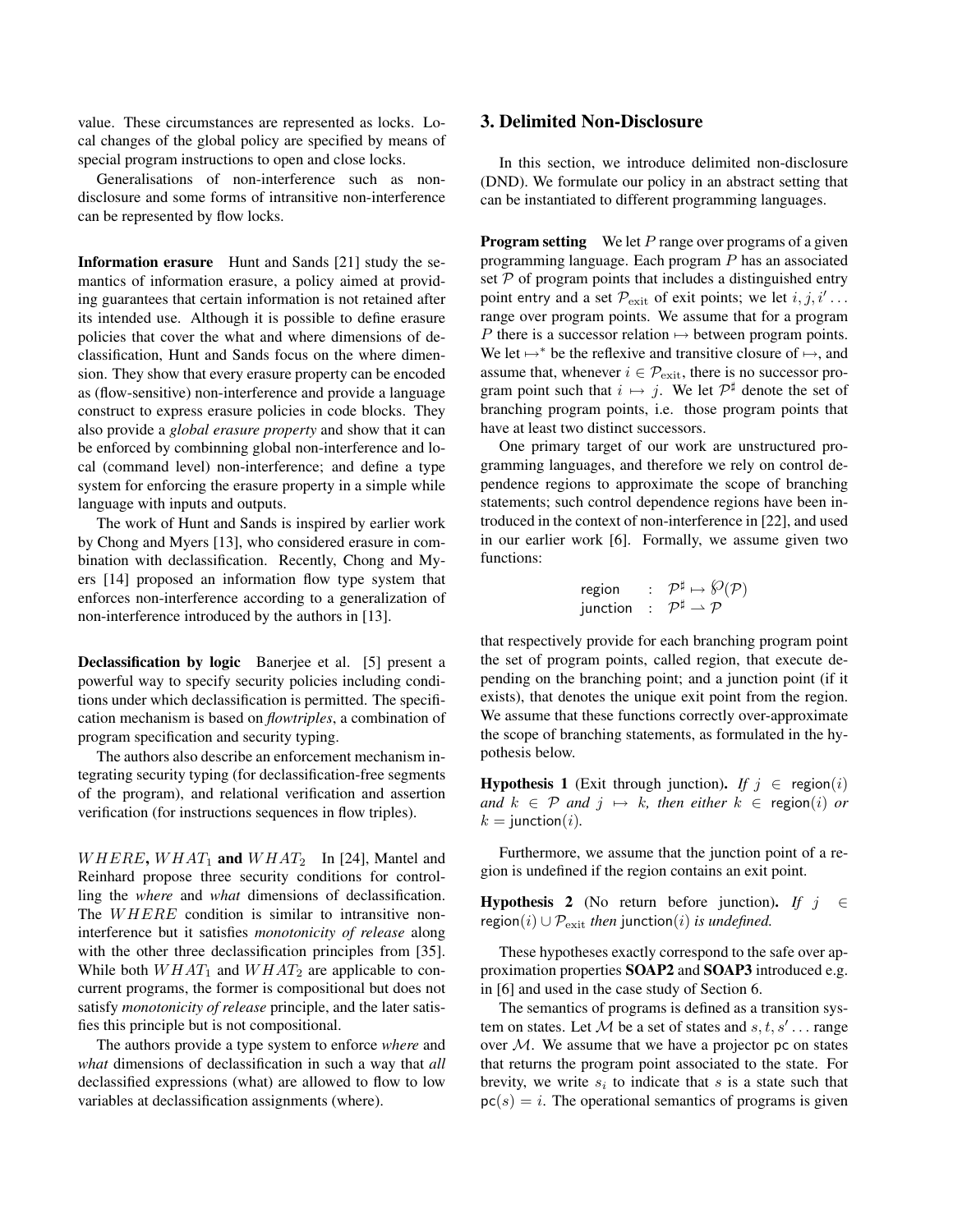by a small-step relation  $\rightsquigarrow$  between states;  $\rightsquigarrow^*$  is defined as its reflexive and transitive closure. We assume that  $\sim$  is suitably related to  $\mapsto$ , that is if  $s_i \rightsquigarrow t_j$  then  $i \mapsto j$ .

Without loss of generality w.r.t. the goal of this paper, we only consider type-safe programming languages, and programs that are well-typed w.r.t. safety [29], and thus can never be in an incorrect state. More formally, we assume given a type system  $\vdash_{\text{safe}}$  which ensures that programs are type safe. In addition, we must reason about safe states, which intuitively are states that are compatible with the type of the program under execution; therefore, we assume given for each typable program a predicate safe $_P$  on states.

Hypothesis 3 (Progress and preservation of safety).  $If \vdash_{\text{safe}} P$ *, i.e.* P *is typable w.r.t.*  $\vdash_{\text{safe}}$  *and* safe $_P(s_i)$ *, then*  $i \in \mathcal{P}_{\text{exit}}$  *or there is s' such that*  $s_i \leadsto s'$  *and*  $\text{safe}_P(s')$ *.* 

From now on, we assume that programs are type-safe.

Policy setting In expressing non-interference policies, it is common to model confidentiality clearances by a security lattice  $(S, \leq)$  whose elements represent the distinct confidentiality levels. Then, the expected security behaviour of a program is captured by a single global policy  $\Gamma$  that assigns confidentiality levels to variables.

For expressing declassification policies, we take a simple generalisation of the non-interference setting: instead of a single policy  $\Gamma$  for the program, we assume that there is a policy  $\Gamma[i]$  for each program point in the program. (We postpone to Section 5.2 the correctness conditions that should be satisfied by the family  $\Gamma[i]$ ). The use of local policies for the specification of declassification permits more precision on what is declassified within a code fragment. Different memory policies for each program point in the program allows us to specify when the security level of a variable  $x$  is downgraded from its original policy, as given by the security level  $\Gamma[\text{entry}](x)$  for x in the initial program point entry.

Definition of delimited non-disclosure The definition of non-interference for sequential languages may be formulated in terms of a relation between inputs and outputs of the program, because non-interference only considers global policies. (in some settings such as abstract noninterference [17], there is no requirement that the initial and final policies coincide; nevertheless, these definitions do not aim at enforcing local policies).

When defining localised declassification policies, even in sequential settings, the security definition cannot be given in terms of inputs and outputs. This is because memory policies are local and should be respected not only in input/output states but also in intermediate states. Furthermore, we need to define a behavioural equivalence that does not necessarily correspond to any program trace, since we "reset" the memory in some intermediate states [12]. We begin by defining a notion of bisimulation that will characterise the notion of security; in order to reflect the local nature of policies, bisimulation is defined w.r.t. an indexed family  $(\sim_{\Gamma[i]})_{i\in\mathcal{P}}$  of symmetric and transitive relations on states.

Definition 1 (DND Bisimulation). *A DND bisimulation is a symmetric relation* R *between program points in* P *such that for every*  $i, j \in \mathcal{P}$ , if  $i \mathcal{R} j$  *then for all*  $s_i$ ,  $t_j$  *and*  $s'_{i'}$  *s.t.* 

$$
s_i \sim s'_{i'} \wedge s_i \sim_{\Gamma[i]} t_j \wedge \text{safe}_P(t_j)
$$

*there exists*  $t'_{j'}$  *such that:* 

$$
t_j \leadsto^* t'_{j'} \land s'_{i'} \sim_{\Gamma[\text{entry}]} t'_{j'} \land i' \mathrel{\mathcal{R}} j'
$$

This notion of bisimulation follows the work of nondisclosure [2]: two program points i and j are related if starting with memories that are equal according to the local memory policy, a transition of the first memory  $s_i \leadsto s'_{i'}$ is matched by zero or more transitions of  $t_i$  and the program points of the final memories are bisimilar, and the final memories are related by the global memory policy  $\Gamma$ [entry].

Let  $\approx$  be the largest DND bisimulation.

Definition 2 (Delimited non-disclosure). *A program* P *satisfies the delimited non-disclosure policy if* entry  $\approx$  entry.

The definition of delimited non-disclosure is termination-sensitive, in contrast to other declassification policies such as localised delimited release [4]. As it is usual in language-based security, the question of whether or not to use the termination-sensitive or termination-insensitive version of the security notion depends on the adversary model. Nevertheless, one could get a termination-insensitive version of DND by adding as hypothesis to the bisimulation that executions starting in  $s_i$ and  $t_i$  terminate.

We conclude this section with a brief remark about the nature of delimited non-disclosure. As announced, the policy is intended to capture declassification along the *what* and *where* dimensions. While the use of local policies clearly indicates that delimited non-disclosure supports the *where* aspect of declassification, it is not immediate from the definition to which extent the *what* dimension is supported. Clearly, local policies offer the opportunity to declassify variables, but do not explicitly mention the possibility of declassifying expressions. However, we are targeting unstructured languages in which intermediate computations are stored in intermediate memories, typically variables, and therefore it is sufficient to declassify variables instead of expressions. Furthermore, it is always possible to rewrite programs in a semantics-preserving fashion so that declassification of an expression  $e$  can be reduced to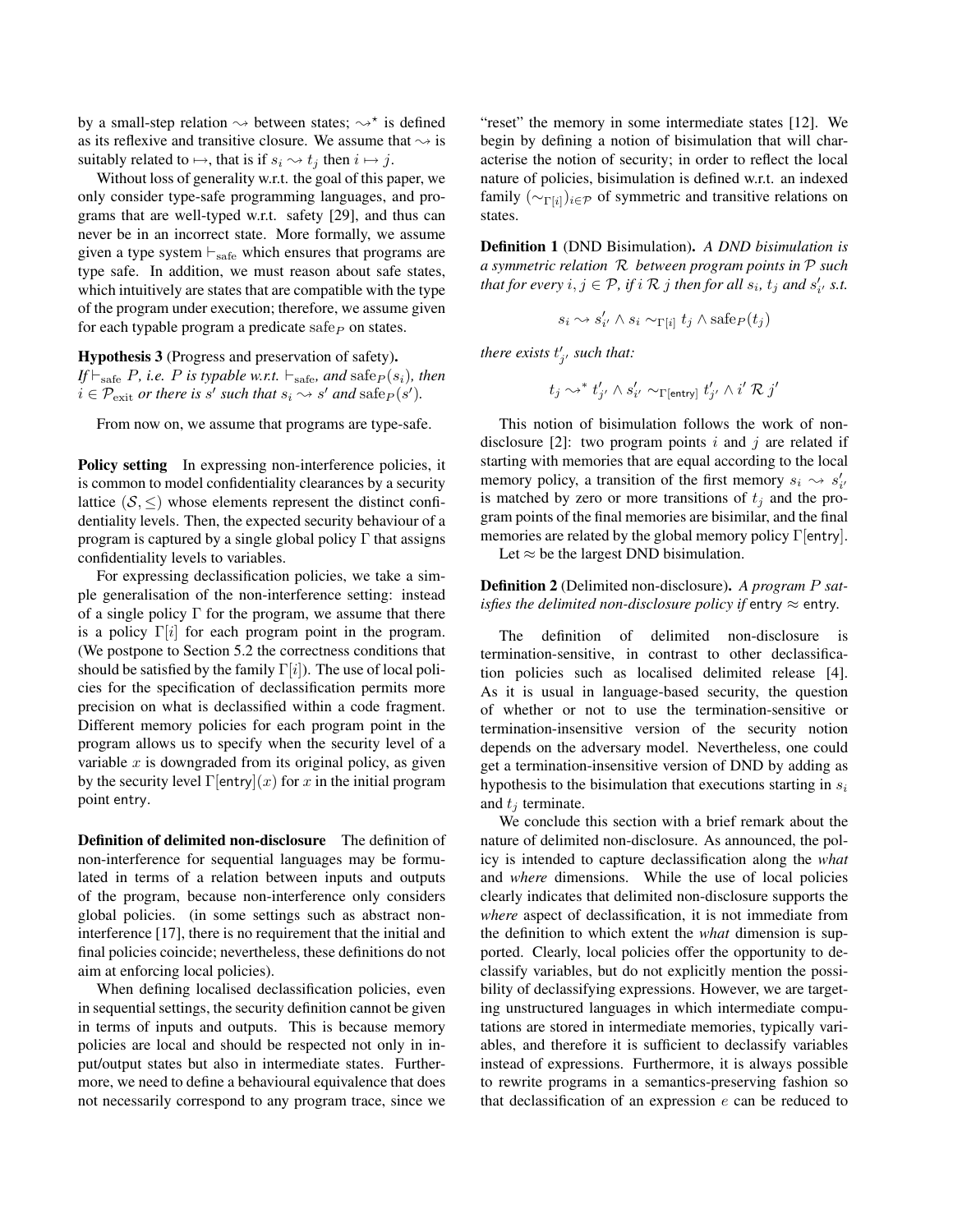declassification on a freshly introduced variable that stores the result of e. This is further elaborated in the next section, where we provide an example of this transformation.

## 4. Examples

In this section we introduce a simple sequential language to illustrate our policy and compare it with other declassification policies. To ease comparison with previous works where the local memory is inferred from the program syntax (see e.g. [12, 2, 4]), we consider a structured language, and include a syntactic construct for declassification.

Security lattice For the sake of simplicity, we work with a  $L \leq H$  security lattice. Besides, we use h (resp. l) as a program variable whose initial memory policy is H (resp.  $L$ ).

Language The syntax of the language is defined by the grammar in Figure 1 where *n* ranges over numbers  $N =$  $\{0, 1, \ldots\}$ , x ranges over program variables, *op* ranges over arithmetic, boolean, and relational operators. As stated above, we include an explicit command for declassification, namely declassify  $(e)$  in  $\{c\}$ , to specify local policies by means of the program syntax.

In order to identify program points, some commands of the language are labelled with natural numbers  $i$ . We set  $entry = 1$ . Local policies in our language might be directly specified by functions that map program points to memory policies. However, one can also choose to infer local memory policies from the program syntax, as explained in Example 1.

The language semantics is standard, and ommitted. The only non-standard command is declassify  $(e)$  in  $\{c\}$  contrary to the introduction, we do not indicate the security level to which an expression is declassified, since there are only two levels. Informally, this command does not affect the semantics (its semantics is equivalent to a skip).

$$
e ::= n | x | e \text{ op } e
$$
  
\n
$$
c ::= [skip]^{i} | c; c
$$
  
\n
$$
| [x := e]^{i}
$$
  
\n
$$
| [if (e) then {c} else {c} ]^{i}
$$
  
\n
$$
| [while (e) do {c} ]^{i}
$$
  
\n
$$
| \text{declassify} (e) in {c}
$$

### **Figure 1. Expression and command syntax**

The command declassify  $(e)$  in  $\{c\}$  is used to specify a local policy where the security level of expression  $e$  is  $L$  in the scope of command  $c$ .

In order to capture the *what* dimension of declassification accurately, the command declassify  $(e)$  in  $\{c\}$ declassifies whole expressions instead of single variables. DND can cope with this form of declassification using a simple program transformation, as is explained in Example 2.

Examples Our first example illustrates how local policies may be inferred from the syntax, and from the initial policy.

Example 1 (Local memory policy inference). *Consider the program:*

 $[l_1:=0]^1\ ;$  declassify  $(h)$  in  $\{\,[l_2:=h]^2\;\}\ ;\ [l_3:=l_2]^3$ 

*For such a program, we generate local memory policies as follows:*

$$
\Gamma[1](l_1) = \Gamma[1](l_2) = \Gamma[1](l_3) = L
$$
  
\n
$$
\Gamma[1](h) = H
$$
  
\n
$$
\Gamma[2](l_1) = \Gamma[2](l_2) = \Gamma[2](l_3) = L
$$
  
\n
$$
\Gamma[2](h) = L
$$
  
\n
$$
\Gamma[3] = \Gamma[1]
$$

*Program point* 3 *is not in the scope of the declassification command therefore its memory policy is the same of program point* 1*.*

*This program complies with the DND policy for* Γ *defined above because the direct flow from h to*  $l_2$  *produced by assignment at* 2 *is authorised by the local memory policy* Γ[2]*.*

Our second example illustrates how delimited nondisclosure could capture declassification of expressions by an appropriate program transformation.

Example 2 (Declassification of expressions in DND). *Expression level declassification can be accomplished in DND by assigning the declassified expression to a fresh variable and replacing expression occurrences by the new variable. For example, if we are interested in declassifying the expression*  $h > 0$  *in the program:* 

declassify  $(h>0)$  in  $\{[\text{if}~(h>0)~\text{then}~\{~[l:=0]^2~\}]^1~\}$ 

*we transform the program into:*

$$
[h' := h > 0]^1 ;
$$
  
declassify  $(h')$  in { [if  $(h')$  then { [l := 0]<sup>3</sup> }]<sup>2</sup> }

where h<sup>'</sup> is a fresh variable name, and generate the follow*ing memory policies:*

$$
\Gamma[1](l) = L \n\Gamma[1](h) = \Gamma[1](h') = H \n\Gamma[2](l) = \Gamma[2](h') = L \n\Gamma[2](h) = H \n\Gamma[3] = \Gamma[2]
$$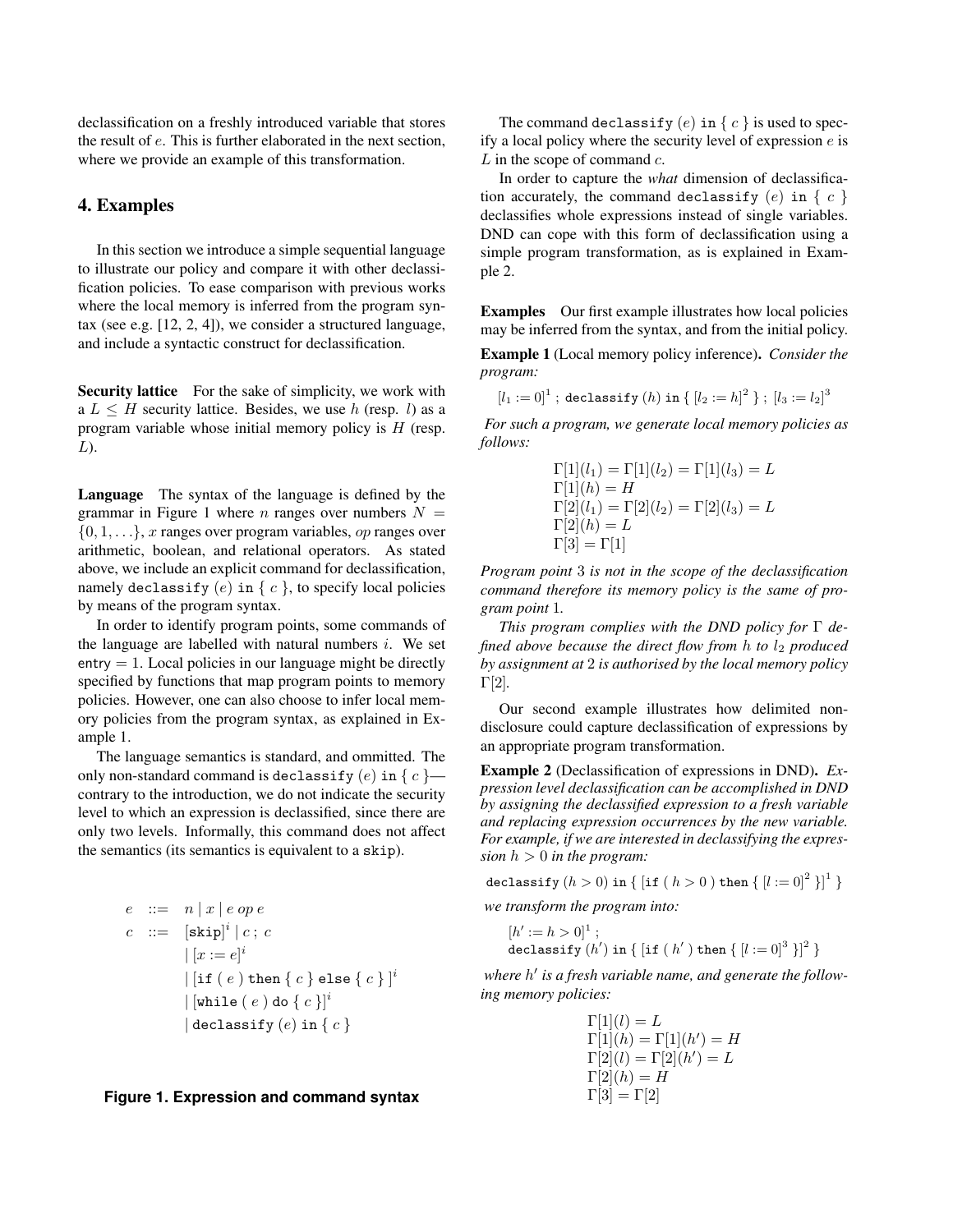The next examples compare delimited non-disclosure with delimited release and its localised version.

Example 3 (Complies with DR and not DND). *Consider the program:*

$$
\left[l := h\right]^1; \, \texttt{declassify}\,(h) \, \texttt{in}\, \{\left[l := h\right]^2\,\}
$$

*The program does not comply with DND because command at program point* 1 *contains an explicit flow for the initial local memory policy that says that*  $\Gamma[1](l) = L$  *and*  $\Gamma[1](h) = H$ . This program complies with delimited release *[34], that only imposes restrictions on* what *is declassified without considering* where *declassification occurs. As discussed in [4] (p.1), a policy based only on the* what *dimension does not qualify for a declassification policy because it already assumes that secrets are known from the program's start. This program is not accepted by LDR.*

Example 4 (Complies with LDR and DND). *Consider the program:*

 $[h_2 := 0]^1;$  $\left[\texttt{if}\ \right(h_1\ \texttt{) then}\ \left\{\texttt{declassify}\ (h_1)\ \texttt{in}\ \left\{\ \left[l:=h_1\right]^3\ \right\}\ \texttt{else}\ \left\{\ \texttt{coker}\ \right\}$ declassify  $(h_2)$  in  $\set{[l:=h_2]^4}$   $]$   $]^2$ 

*After the execution of this program the final value of* l *is the value of*  $h_1$  *even if*  $h_1$  *has not been declassified. Delimited release accepts this program but DND and* localized delimited release *reject it.*

In contrast to delimited non-disclosure, localised delimited release rejects programs that may lead to laundering attacks [4] by allowing variables to be modified before their declassification. Indeed, our policy does not provide by itself any protection against laundering attacks.

We have essentially two reasons for not excluding laundering attacks by definition of DND. First of all, we believe that the indistinguishability of memories property (exclusively expressed by e.g. DND) and the lack of laundering attacks safety property are independent concepts. Hence there is no need to put both concepts together in a single property, as is the case in LDR. Furthermore, this well marked independence between the "indistinguishability" part of LDR and the laundering attack part of LDR leads as to conjecture that, given corresponding local memory policies, programs that comply with termination-sensitive version of LDR also comply with DND and programs that comply with DND and do not have laundering attacks, comply with LDR.

The second and most important reason is that by separating concepts of laundering attacks and DND, it is possible to modularly extend (as shown in Section 5) type systems for non-interference and even more important, construct a proof of soundness of this extension that can be adapted to a series of different languages, constructs, and non-interference type systems. Even more, laundering attacks can be avoided

$$
F_{LA} [\text{skip}]^{i} : \emptyset, \emptyset
$$
\n
$$
F_{LA} [x := e]^{i} : \{x\}, \emptyset
$$
\n
$$
F_{LA} C_{1} : U_{1}, V_{1} \qquad F_{LA} C_{2} : U_{2}, V_{2} \qquad U_{1} \cap V_{2} = \emptyset
$$
\n
$$
F_{LA} C_{1} : C_{2} : U_{1} \cup U_{2}, V_{1} \cup V_{2}
$$
\n
$$
F_{LA} [\text{if} (e) \text{ then } \{C_{1}\} \text{ else } \{C_{2}\}]^{i} : U, V
$$
\n
$$
F_{LA} [x \text{ while } (e) \text{ do } \{C\}]^{i} : U, V
$$
\n
$$
F_{LA} [\text{while} (e) \text{ do } \{C\}]^{i} : U, V
$$
\n
$$
F_{LA} \text{ declaresify} (x) \text{ in } \{C\} : U, V \cup \{x\}
$$
\n
$$
F_{LA} C : U, V \qquad U \subseteq U' \qquad V \subseteq V'
$$
\n
$$
F_{LA} C : U, V \qquad U \subseteq U' \qquad V \subseteq V'
$$

#### **Figure 2. Effect system against laundering**

by a simple effect system which ensures that variables that are declassified were not previously updated. To show this, we define a type system in Fig. 2 as an example of a type system to prevent laundering attacks. The judgements are of the form  $\vdash_{LA} C : U, V$  where C is a command, U is a set of variables which meaning is variables that have been assigned by previous commands but not yet declassified and  $V$  is a set of variables which meaning is variables that have been declassified. The typing rules for composite commands, and in particular for loops, put disjointness constraints on the set of previously assigned variables and the set of declassified variables.

Example 5 (Laundering attacks).

 $[h := 0]^1$ ; declassify  $(h)$  in  $\{ [l := h]^2 \}$ 

*This program is rejected by localised delimited release and accepted by DND. However, the program is rejected by the laundering-attacks type system given in Fig. 2, since the only V sets typing*  $[h := 0]^1$  *must contain h by the rule of assingments, and the only* U *sets typing the declassify construct must contain* h *by the rule of declassification constructs. By the rule of sequential composition the* V *set of the assigment and the* U *set of the declassification instruction must not have common elements.*

Our next example suggests that it may be possible to encode localised delimited release using DND. We conjecture that a terminating program is accepted by localized delimited release iff its transformation along the process de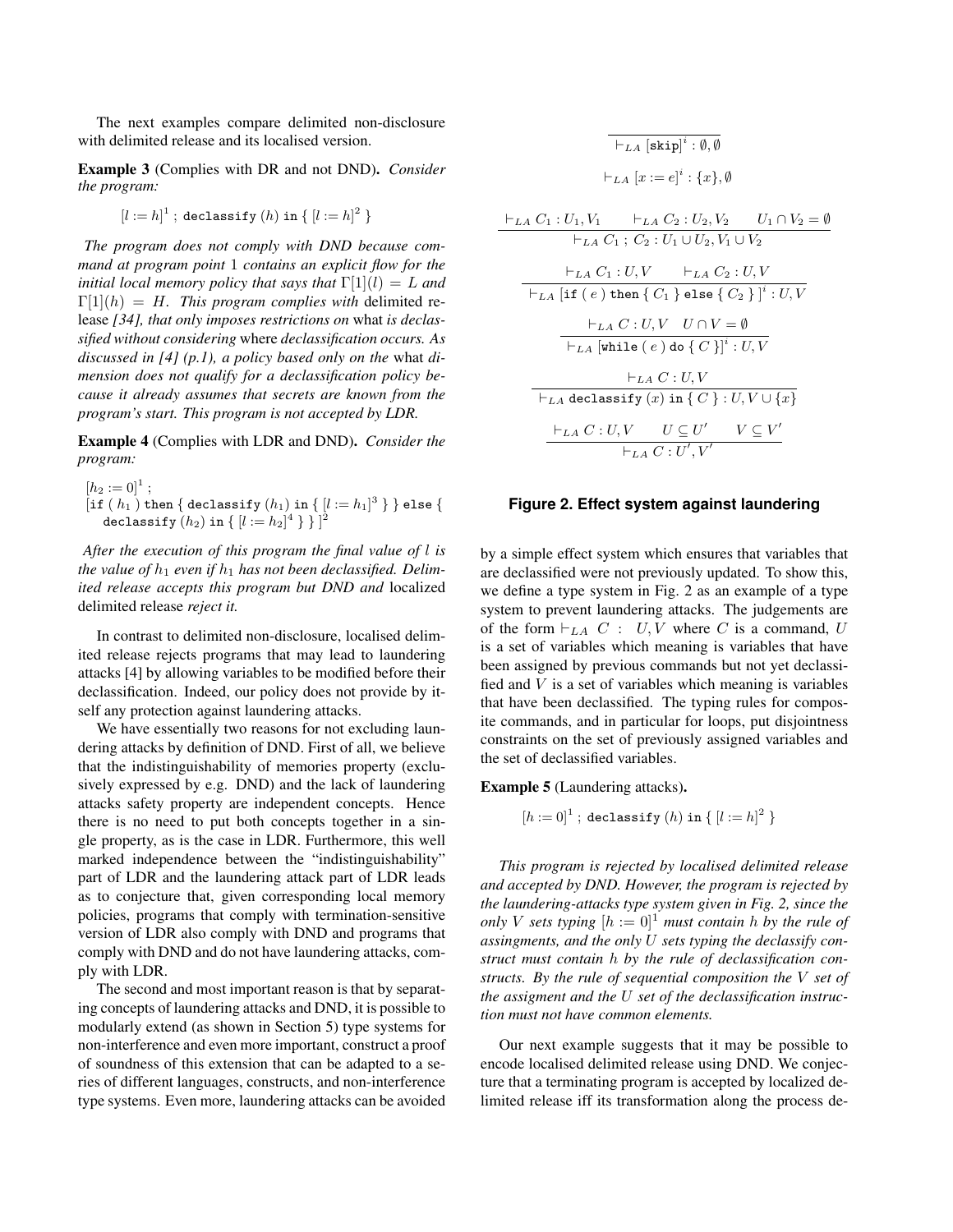scribed above is accepted by delimited non-disclosure and by the effect system against laundering.

Example 6 (Program complies with LDR but not with DND). Localised delimited release *accepts programs like:*

 $\mathtt{declassify}\ (h) \ \mathtt{in} \ \{\ [l := h]^1\ ;\ [l_2 := h]^2\ \} \ ; \ [l_3 := h]^3$ 

*because it considers that assignment to*  $l_3$  *is "intuitively" secure because the program can be safely transformed into:*

 $\mathtt{declassify}\ (h) \ \mathtt{in} \ \{\ [l := h]^1\ ;\ [l_2 := h]^2\ \} \ ; \ [l_3 := l_2]^3$ 

*For DND, assignments 1 and 2 are valid because they are made in the scope of the declassification of variable* h*, but assignment 3 does not comply with our policy.*

*Notice that, if necessary, the original program can be transformed to be accepted by DND by extending the declassification region until the end of the program:*

 $\mathtt{declassify}\ (h) \ \mathtt{in} \ \{\ [l := h]^1\ ; \ [l_2 := h]^2\ ; \ [l_3 := h]^3\ \}$ 

We conclude this section by a comparison with nondisclosure, which is closely related to DND. The main difference is that DND permits a fine-grained relaxation of non-interference by authorising exceptional flows not from *all* high variables but from user defined sets of *high* variables. In contrast, non-disclosure is based on a global security lattice  $G$  that dynamically evolves to interpret locally induced flow policies. These policies introduce new flow relations in  $G$  in the context of sets of program points. Outside these sets, the global security lattice remains as it was at the beginning of the program.

The following example compares non-disclosure [2] and delimited non-disclosure, and suggests a possible encoding of ND in terms of DND. In contrast to non-disclosure, we assume that the security lattice does not change at different points of the program but variable confidentiality levels change. Thus, our security policy is not expressed by means of flows between principals (that determine the security lattice) but rather by local memory policies.

Example 7 (Non-disclosure). *The flow declaration construct of non-disclosure*

$$
\mathtt{flow}\,(\mathtt{p}_2 \prec \mathtt{p}_1) \mathtt{in}\, c
$$

*is introduced to express local lattice modifications. Here* c *is a statement into which the original security lattice induced by principals*  $\{p_2, p_1\}$  *is modified to permit flows from*  $p_2$  *to* p1*. Let's name elements in the original lattice as*

$$
H = \{\}H_1 = \{p_1\}H_2 = \{p_2\}L = \{p_1, p_2\}
$$

where  $\leq$  *is given by the subset relation. The new lattice induced by the flow construct above, treats*  $H_2$  *as*  $L$  *(security level*  $H_2$  *dissapears from the lattice*).

*In our policy the security lattice is not modified, instead the initial memory policy* Γ[1] *is adapted at each program point in order to reflect local relaxations of noninterference.*

*Therefore, the effect of the above flow construct, in terms of our policy, is that for all variable* x *such that*  $\Gamma[1](x) =$  $H_2$  *we have*  $\Gamma[j](x) = L$  *if j is a program point for statement* c*.*

*For example, if the program has variables* h *and* h <sup>0</sup> *with*  $\Gamma[1](h) = \hat{\Gamma}[1](h') = \tilde{H_2}$ , then flow  $(\mathtt{p_2 \prec p_1})$  in  $c$  can *be expressed in our language as:*

$$
\mathtt{declassify}\left(h\right) \mathtt{in}\left\{\texttt{declassify}\left(h'\right) \mathtt{in}\left\{\,c\,\right\}\,\right\}
$$

*The flow construct of non-disclosure is expressed in our setting as a declassification of all variables belonging to the security levels induced by the new flow.*

### 5. Enforcing delimited non-disclosure

The purpose of this section is to provide a modular definition and soundness proof of an information flow type system that enforces delimited non-disclosure. For simplicity, we fix the lattice of security levels to  $S = \{L, H\}$  with  $L \leq H$  and assume that security policies are functions that attach security levels to program variables. (However the main result applies to arbitrary lattices, the simplification to two level lattices applies to the hypotheses on NI, and these hypotheses can be generalized as shown in e.g. [6].)

The order on security levels can be extended pointwise to security policies; by abuse of notation, we let  $\leq$  denote the order between policies.

### 5.1 Assumptions on NI typing

Our starting point is a type system  $\vdash_{NI}$  designed for enforcing non-interference. The type system operates on a program P annotated with control dependence regions (region, junction), and is parameterised by a security environment se that maps program points to levels, a policy  $Γ$  that maps variables to security levels, and a type  $S$ ; the exact nature of types does not need to be specified. For readability, typing judgements are written in the following form:

$$
\Gamma, S \vdash_{NI} i
$$

where  $\Gamma$  is a policy, S is a type, i is a program point. All other parameters are left implicit.

The principal hypotheses that we make on  $\vdash_{NI}$  take the form of unwinding statements. The first unwinding hypothesis states that execution locally respects state equivalence, i.e. if we start from two equivalent states that point to the same instruction and perform one step of execution, then the two resulting states are also equivalent. Additionally, it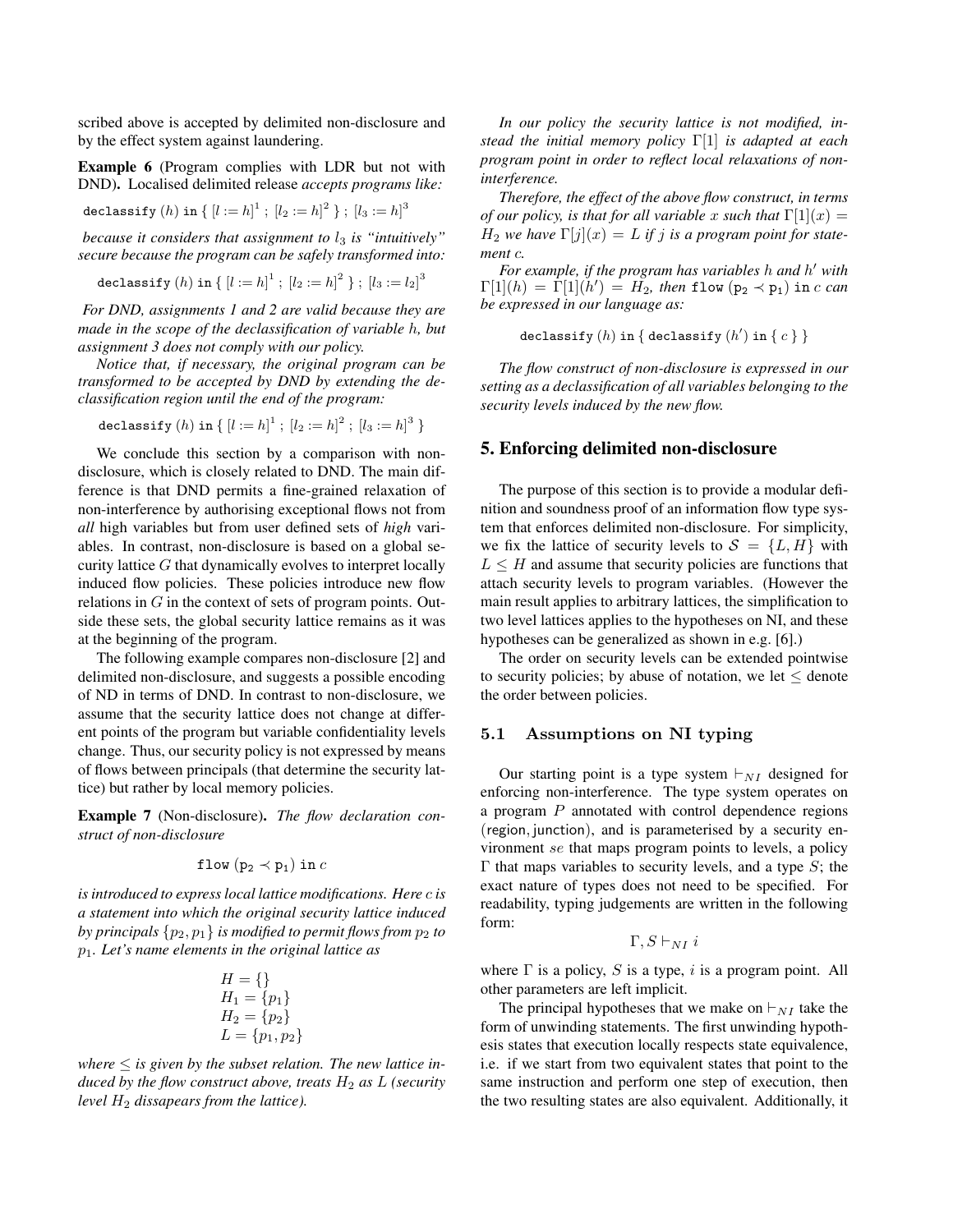makes some technical assumption about the program counters of the resulting states: either they coincide, or the initial states were pointing to a high branching instruction.

In order to formulate the notion of high branching instruction, we say that  $k$  has a high region, written highregion(k), iff k is a branching point, and  $se(j) = H$  for every  $j \in \text{region}(k)$ . Moreover, we write  $i \in \text{highregion}(k)$ to mean highregion(k) and  $i \in \text{region}(k)$ .

**Hypothesis 4** (LowNI). Assume that  $\Gamma, S \vdash_{NI} i$ , and  $s_i \sim_{\Gamma} t_i$ , and  $s_i \sim s'_{i'}$  and  $t_i \sim t'_{j'}$ . Then  $s'_{i'} \sim_{\Gamma} t'_{j'}$ *and one of the following holds:*

- $i' = j'$ , or
- highregion(*i*), and  $i', j' \in \text{region}(i) \cup \{\text{junction}(i)\}.$

The second hypothesis states that executing an instruction in a high control dependence region does not modify the observable part of a state. It corresponds to the step preserving unwinding property of [30].

Hypothesis 5 (HighNI). *Assume that* highregion(k) *and let*  $i, i' \in \text{region}(k)$ *. Assume that*  $s_i \leadsto s'_{i'}$  and  $\Gamma, S \vdash_{NI} i$ *. Then*  $s_i \sim_\Gamma s'_{i'}$ .

Using the above lemmas, one can prove that typable programs are non-interfering.

Definition 3. *A program* P *is typable with type* S *w.r.t.* Γ*, written*  $\Gamma, S \vdash_{NI} P$ *, iff for every program point i, we have*  $Γ, S ⊢<sub>NI</sub> i.$ 

Using an adaptation of the general scheme of [7], one can prove that, under the hypotheses of this section, typable programs are non-interfering. More precisely, if  $P$  is typable w.r.t.  $\Gamma$ , then P is non interferent w.r.t.  $\Gamma$ , i.e. for all  $s_{\text{entry}}, t_{\text{entry}}$ :

$$
\left.\begin{array}{l} s_{\text{entry}} \sim_\Gamma t_{\text{entry}} \\ s_{\text{entry}} \sim^\star s'_i \\ t_{\text{entry}} \sim^\star t'_j \\ i,j \in \mathcal{P}_{\text{exit}} \end{array}\right\} \Rightarrow s'_i \sim_\Gamma t'_j
$$

#### 5.2 Typing delimited non-disclosure

The goal of this section is to formulate the DND-type system and to prove that, under some mild hypotheses, programs that are typable by the DND-type system verify the delimited non-disclosure policy. We begin by defining the type system.

The type system for delimited non-disclosure is very similar to the type system for non-interference, but is parameterised by a family of policies  $(\Gamma[i])_{i \in \mathcal{P}}$ . Like the type system for non-interference, the type system for delimited non-disclosure is parameterised by control dependence regions (region, junction), a security environment se and a type S.

**Definition 4.** Let  $(\Gamma[i])_{i \in \mathcal{P}}$  be an indexed set of local poli*cies.* A program P is typable with type S w.r.t.  $(\Gamma[i])_{i \in \mathcal{P}}$ *, written*  $(\Gamma[i])_{i \in \mathcal{P}}, S \vdash_{DND} P$ , *iff for every program point i*, we have  $\Gamma[i], S \vdash_{NI} i$ .

The DND type system is conservative: intuitively, programs without declassification (i.e. without different local policies) that are typable by the DND type system are non-interferent programs. However,  $(\Gamma[i])_{i \in \mathcal{P}}, S \vdash_{DND} P$ does not necessarily imply that  $\Gamma[i], S \vdash_{NI} P$  for some  $i \in \mathcal{P}(P)$ .

Note that, at such an abstract level, there is a strong similarity between our type system for delimited non-disclosure, and flow-sensitive type systems [20], since they both rely on a family of policies  $(\Gamma[i])_{i\in\mathcal{P}}$ . However, the type system for delimited non-disclosure makes different assumptions on this family: see Hypothesis 7.

Termination Delimited non-disclosure is termination sensitive and the type system must reject any program that has loops whose termination behaviour is influenced by confidential data. Therefore, we must of a program analysis loop that detects that the branching point  $i$  is a loop, and we assume that the type system guarantees that all high loops terminate. In the sequel, we write  $loop(i)$  if the analysis detects that  $i$  is a loop, see e.g. [28] for a definition of such an analysis.

Hypothesis 6 (Termination of while loops). *Assume*  $(\Gamma[i])_{i \in \mathcal{P}}, S \vdash_{DND} P$ , and let *i* be a program point such *that* highregion(i) *and* loop(i)*. Then* junction(i) *is defined. Besides, if*  $j \in \text{region}(i)$ *, and*  $s_j$  *is safe, i.e.*  $\vdash_{\text{safe}} s_j$ *, then there exists*  $t_{j'}$  *such that*  $s_j \leadsto^* t_{j'}$ *, and*  $j' =$  junction(*i*)*.* 

The hypothesis states that high loops terminate normally (in contrast to abrupt termination caused by a return in a loop). This condition can be brutally enforced by typing rules that reject all high loops [36, 2]. However, Gérard Boudol [11] observed that such typing rules can be largely improved by being parameterised by a termination analysis (see e.g. [15] for an advanced analysis of this kind).

Note that one can strengthen the hypothesis by not requiring that  $i$  is a loop, using Hypothesis 2.

Lemma 1 (Exit from high guards). *Assume*  $(\Gamma[i])_{i \in \mathcal{P}}, S \vdash_{DND} P$ , and let *i* be a program point *such that* highregion(i) *and* junction(i) *is defined. If*  $j$  ∈ region(*i*)*, and*  $s_j$  *is safe, i.e.*  $\vdash_{\text{safe}} s_j$ *, then there exists*  $t_{j'}$  such that  $s_j \leadsto^* \dot{t}_{j'}$ , and  $j' =$  junction(*i*).

*Proof.* If  $loop(i)$ , then we apply directly Hypothesis 6. Otherwise, one can apply Hypotheses 1 and 2, together with progress (Hypothesis 3).  $\Box$ 

We use Lemma 1 in the proof of Theorem 1 below.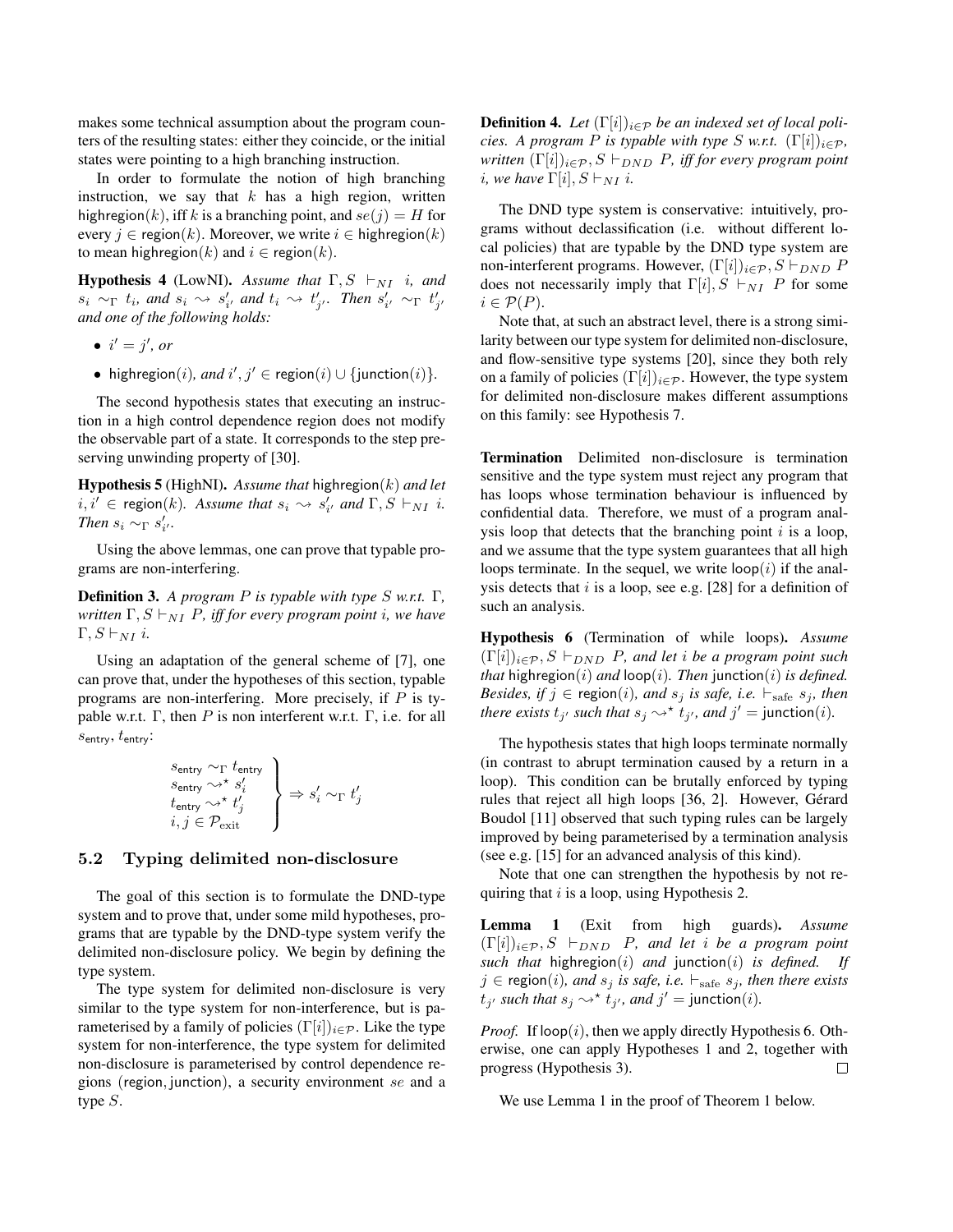Correct memory policies In order to be able to prove soundness of the DND type system, we impose mild restrictions on families of local memory policies  $(\Gamma[i])_{i\in\mathcal{P}}$ . These restrictions can be verified automatically independently of the DND type system.

Hypothesis 7 (Correct memory policies). *A family of memory policies*  $(\Gamma[i])_{i \in \mathcal{P}}$  *is correct if for all*  $i, j \in \mathcal{P}$ *:* 

- *1. for every variable x, we have*  $\Gamma[i](x) \leq \Gamma[\text{entry}](x)$ ;
- 2. *if* highregion(*i*) *and*  $j$  ∈ region(*i*) ∪ {junction(*i*)}*, then*  $\Gamma[j] = \Gamma[i]$ *.*

The first item says that a memory policy for a variable  $x$  can be downgraded (declassified) but not upgraded. The second item says that inside high control dependence region and up to the junction point, local policies remain unchanged; this assumption is in line with previous work on disallowing declassification inside high branching statements, and rightfully rejects programs such as

```
[\texttt{if}\ (\ h\ )\ \texttt{then}\ \{\ \texttt{declassify}\ (h_1)\ \texttt{in}\ \{\ [l:=h_1]^{2}\ \}\ \}]^1
```
which leaks the value of  $h$  through the knowledge of whether  $h_1$  has been declassified or not (see Example 4).

**Hypothesis 8** (Monotonicity of ∼). *If*  $\Gamma[i] \leq \Gamma[j]$  *and*  $s \sim_{\Gamma[i]} t$  *then*  $s \sim_{\Gamma[j]} t$ .

The hypothesis guarantees monotonicity of  $\sim_{\Gamma[i]}$  w.r.t. the order of local memory policies.

Soundness proof To prove that the DND type system enforces delimited non-disclosure, we exhibit a DND bisimulation  $\beta$  that satisfies entry  $\beta$  entry. The relation  $\beta$  is defined inductively by the clauses

$$
\frac{j}{i \ B \ i} \qquad \frac{j \ B \ i}{i \ B \ j}
$$
\n
$$
\frac{i, j \in \text{higheregion}(k)}{i \ B \ j}
$$
\n
$$
\frac{i \in \text{higheregion}(k) \quad j = \text{junction}(k)}{i \ B \ j}
$$

Since  $\beta$  is reflexive, we obviously have entry  $\beta$  entry.

In the sequel, we assume that all aforementioned hypotheses are satisfied.

**Theorem 1** (Soundness of  $\vdash_{DND}$ ). *If*  $(\Gamma[i])_{i\in\mathcal{P}}, S \vdash_{DND}$ P*, then* P *complies with the delimited non-disclosure policy w.r.t.*  $(\Gamma[i])_{i \in \mathcal{P}}$ *.* 

*Proof.* We show that  $\beta$  is a DND bisimulation. Assume that  $i\mathcal{B}j$ . There are four cases to treat:

• If  $i = j$ . Let  $s_i$  and  $t_i$  be states s.t.  $s_i \sim s'_{i'}$  and  $s_i \sim_{\Gamma[i]} t_i$ . Suppose that safe $_P(t_j)$ . By progress (Hypothesis 3), either  $i \in \mathcal{P}_{\text{exit}}$  or there exists  $t'_{j'}$  such that  $t_i \rightsquigarrow t'_{j'}$ . Since  $s_i \rightsquigarrow s'_{i'}$ , we have  $i \notin \mathcal{P}_{exit}$ , and thus there exists  $t'_{i'}$  such that  $t_i \leadsto t'_{j'}$ . By locally respects unwinding (Hypothesis 4),  $s'_{i'} \sim_{\Gamma[i]} t'_{j'}$  and  $i' = j'$ , or  $i', j' \in \text{region}(i) \cup \{$  junction $(i)$ }. In all cases, we have  $i'\mathcal{B}j'.$ 

Furthermore, by Hypothesis 7  $\Gamma[i] \leq \Gamma[\text{entry}]$  and by Hypothesis 8  $s'_{i'} \sim_{\Gamma[\text{entry}]} t'_{j'}$ , so we are done.

- If  $i, j \in$  highregion $(k)$  for some k. Let  $s_i \sim_{\Gamma[i]} t_j$ , and assume that  $s_i \leadsto s'_{i'}$ . By step preserving unwinding (Hypothesis 5),  $s'_{i'} \sim_{\Gamma[i]} t_j$ . By monotonicity of local policies (Hypothesis 7),  $s'_{i'} \sim_{\Gamma[\text{entry}]} t'_j$ . Furthermore, exit through junction (Hypothesis 1) ensures that junction(*i*) is the unique exit point of region(*i*), therefore either  $i' \in \text{region}(k)$  or  $i' = \text{junction}(k)$ . In both cases,  $i'\mathcal{B}j$ .
- If  $i \in$  highregion(k) and  $j =$  junction(k) for some  $k$ . This case is similar to the above (except for the fact that if  $i' =$  junction(k) we use the reflexivity of B to conclude that  $i'\mathcal{B}j$ ).
- If  $j \in$  highregion(k) and  $i =$  junction(k) for some k. Let  $s_i \sim_{\Gamma[i]} t_j$ , and assume that  $s_i \sim s'_{i'}$ . By progress (Hypothesis 3) and exit from high guards (Lemma 1), and by exit through junction (Hypothesis 1), there exists a sequence

$$
t_j \leadsto u_{k_1}^1 \leadsto \ \ldots \ \leadsto u_{k_l}^l \leadsto u_i'
$$

such that  $k_1 \ldots k_l \in \text{region}(i)$ . By repeatedly applying the step preserves unwinding (Hypothesis 5), appealing to the correctness of memory policy (Hypothesis 7), which ensures that policy do not vary in high regions, and the transitivity of state equivalence, we conclude that  $t_j \sim_{\Gamma[k]} u'_i$ . Since  $\Gamma[k] = \Gamma[i]$  by correctness of memory policy (Hypothesis 7), we have by transitivity  $s_i \sim_{\Gamma[i]} u'_i$ , and can conclude as in the first case.

 $\Box$ 

## 6. Case study: Java Virtual Machine

The objective of this section is to apply our results to a minimal fragment of the JVM. We also establish typepreserving compilation w.r.t. a type system for the language of Section 4. Finally, we discuss the applicability of the method to a larger fragment of the JVM.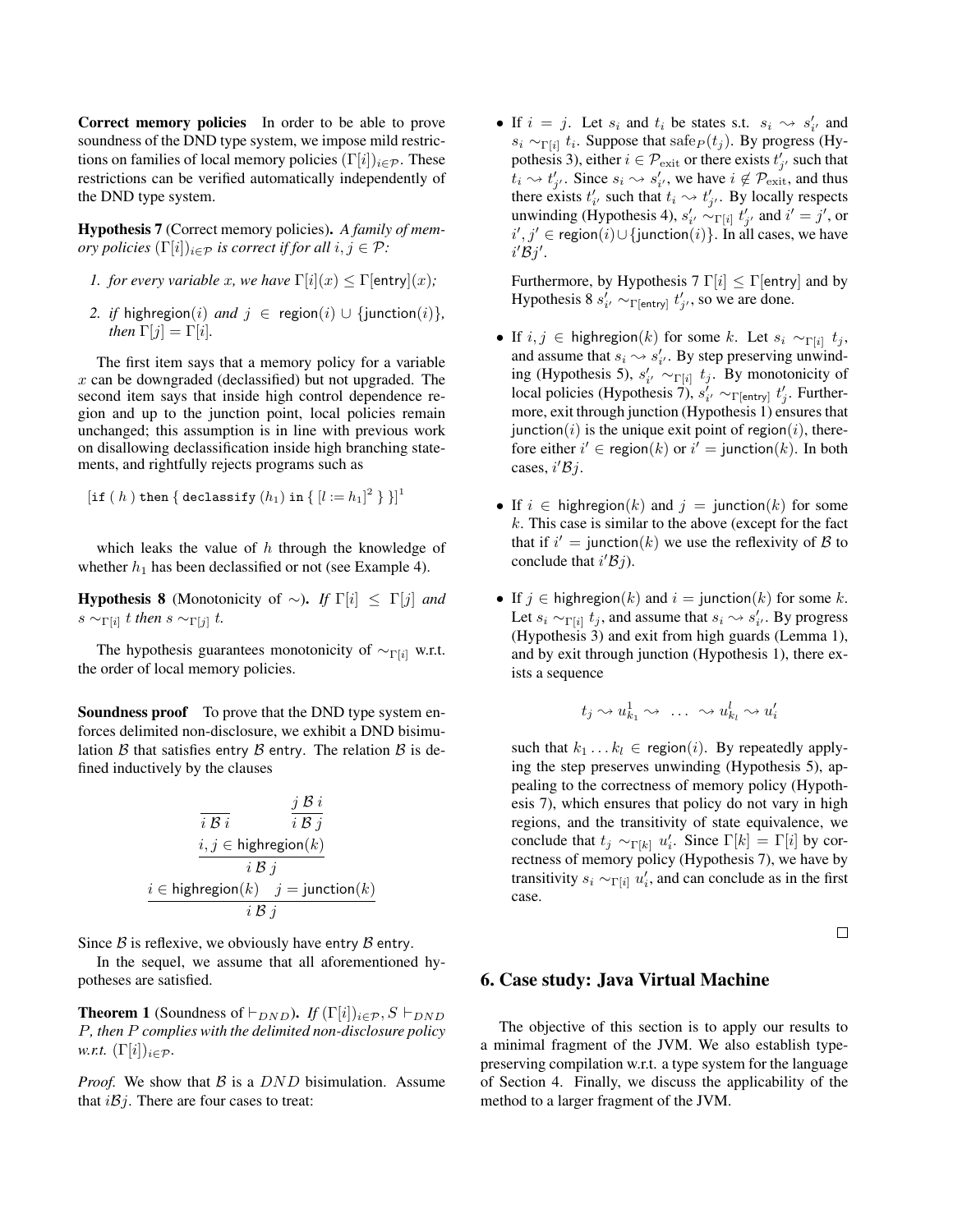|  | $instr ::= binop \, op$ | binary operation on stack          |
|--|-------------------------|------------------------------------|
|  | push $v$                | push value on top of stack         |
|  | load $x$                | load value of $x$ on stack         |
|  | store $x$               | store top of stack in variable $x$ |
|  | ifeg $i$                | conditional jump                   |
|  | $goto$ $i$              | unconditional jump                 |
|  |                         |                                    |

#### **Figure 3.** JVM<sub>I</sub> instructions

### 6.1 Language and policy

For brevity, we consider a fragment called  $JVM_{\mathcal{I}}$ , whose instruction set is given in Figure 3; we use op to range over binary operations,  $v$  over values,  $x$  over variables, and  $i$ over program points.

The operational semantics of  $JVM<sub>I</sub>$  programs is standard, and given by a small-step relation  $\rightsquigarrow$  that represents one step execution of the virtual machine. States can either be intermediate, in which case they consist of an operand stack, a memory, and a program counter, or final, in which case they consist of a memory. We use  $\langle i, \rho, \omega \rangle$  to denote an intermediate state with program counter i, memory  $\rho$  and operand stack os. Final states are simply identified with memories.

To instantiate delimited non-disclosure to  $JVM<sub>I</sub>$  programs, we must first define local policies. A local policy is simply a mapping from variables to levels. We assume given a policy  $\Gamma[i]$  for each program point *i*.

Next, we define an indexed family of partial equivalence relations between states. This involves defining equivalence between memories, and between operand stacks.

**Definition 5.** *Two memories*  $\mu$  *and*  $\mu'$  *are equivalent w.r.t.*  $Γ$ , written  $μ \sim_{\Gamma}^{\text{Mem}} μ'$ , iff  $μ(x) = μ'(x)$  for every variable x such that  $\Gamma(x) = L$ .

Equivalence between operand stacks is defined relative to stack types. (There are both weaker and stronger notions of operand stack equivalence; see [7] for a discussion on these notions).

**Definition 6.** *The relation*  $os_1 \sim s_{st_1, st_2}^{Stk}$   $os_2$ , where  $st_1, st_2 \in S^*$ , is defined inductively, together with the *inductively defined auxiliary relation* high(os, st)*, in Figure 4.*

Finally, state equivalence is defined in the obvious way.

**Definition 7.** Let  $S : \mathcal{P} \to \mathcal{S}^*$ . Two states  $s = \langle i, \rho, os \rangle$ and  $s' = \langle i', \rho', \textit{os}' \rangle$  are equivalent, written s  $\sim^{\text{State}} s'$ , iff  $\Gamma(i) = \Gamma(i')$  and  $\rho \sim_{\Gamma(i)}^{\text{Mem}} \rho'$  and  $os \sim_{S(i),S(i')}^{\text{Stk}} os'.$ 

To conclude with the definition of delimited nondisclosure, one needs to define the notion of safe state. In

| $high(os_1, st_1)$                                 | high $(os_2, st_2)$                                     |  |  |  |
|----------------------------------------------------|---------------------------------------------------------|--|--|--|
|                                                    | $os_1 \sim_{st_1, st_2}^{\mathsf{Stk}} os_2$            |  |  |  |
|                                                    | $os_1 \sim_{st_1, st_2}^{\mathsf{Stk}} os_2$            |  |  |  |
|                                                    | $v::os_1 \sim^{\mathsf{Stk}}_{L::st_1,L::st_2} v::os_2$ |  |  |  |
|                                                    | $os_1 \sim_{st_1, st_2}^{\mathsf{Stk}} os_2$            |  |  |  |
| $v_1::os_1 \sim^{Stk}_{H::st_1,H::st_2} v_2::os_2$ |                                                         |  |  |  |
|                                                    | high(os, st)                                            |  |  |  |
| $\mathsf{high}(\epsilon,\epsilon)$                 | ${\sf high}(v::os,H::st)$                               |  |  |  |

#### **Figure 4. Operand stack equivalence**

our setting, a safety type assigns to each program point a natural number that represents the height of its operand stack, and a state is safe if its operand stack has the correct height w.r.t. its program counter. The safety type system tracks the height of the operand stack, and ensures that jumps are correct, i.e. remain within the program code. It is easy to show Hypothesis 3, i.e. that safe states enjoy progress. In a more general setting, one can define safe states using the work of Freund and Mitchell [16], who formalized a safety type system for the JVM, and showed that safe programs enjoy progress.

### 6.2 Type system

The type system is expressed by rules of the form

$$
i \stackrel{JVM}{\vdash} st \Rightarrow st'
$$

where *i* is a program point and  $st$ ,  $st' \in S^*$  are stacks types. The rules are given in Figure 5, and assume that programs come equipped with control dependence regions (cdr), and a security environment. The rules exactly match the rules of [6], except that:

- the rules for load and store use the local policy;
- the rule for ifeq rejects high loops, and is instantiated to the case where the stack is empty after execution (which is the case for compiled programs, see [23]).

The typing rules of  $JVM<sub>I</sub>$  can be viewed as an instance of the generic type system. Indeed, define a type to be a map  $S$  from program points to stack types. Then, we define  $(\Gamma[i])_{i \in \mathcal{P}}, S \vdash_{DND} P$  iff the following holds:

- $S($ entry $)$  is the empty stack;
- for every i s.t.  $se(i) = H$ , the stack  $S(i)$  is high (i.e. all elements of  $S(i)$  are equal to H);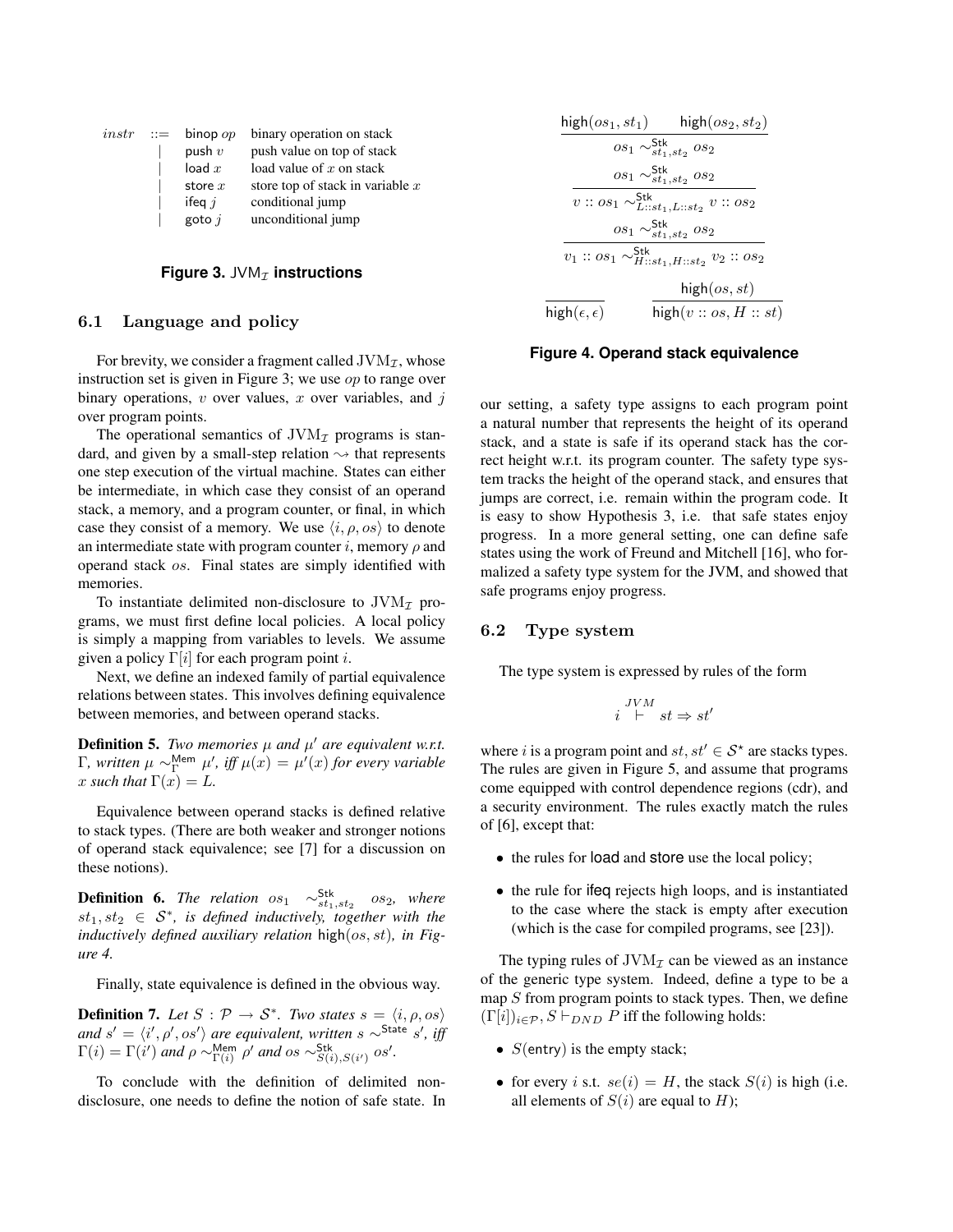$$
P[i] = \text{push } n
$$
\n
$$
\overline{i \vdash_{DND} st \Rightarrow se(i) :: st}
$$
\n
$$
P[i] = \text{binop } op
$$
\n
$$
\overline{i \vdash_{DND} k_1 :: k_2 :: st \Rightarrow (k_1 \sqcup k_2) :: st}
$$
\n
$$
\underline{P[i] = \text{store } x \qquad se(i) \sqcup k \leq \Gamma_i(x)}
$$
\n
$$
\overline{i \vdash_{DND} k :: st \Rightarrow st}
$$
\n
$$
\overline{P[i] = \text{load } x}
$$
\n
$$
\overline{i \vdash_{DND} st \Rightarrow (\Gamma_i(x) \sqcup se(i)) :: st}
$$
\n
$$
\underline{P[i] = \text{goto } j}
$$
\n
$$
\overline{i \vdash_{DND} st \Rightarrow st}
$$
\n
$$
\underline{P[i] = \text{return } se(i) = L}
$$
\n
$$
\overline{i \vdash_{DND} k :: st \Rightarrow \epsilon}
$$
\n
$$
P[i] = \text{ifeq } j \quad \text{loop}(i) \Rightarrow k = L
$$
\n
$$
\forall j' \in \text{region}(i), k \leq se(j')
$$
\n
$$
\overline{i \vdash_{DND} k :: \epsilon \Rightarrow \epsilon}
$$

#### **Figure 5. Transfer rules for**  $JVM<sub>I</sub>$  instructions

• if 
$$
i \mapsto j
$$
, then  $i \stackrel{JVM}{\vdash} S(i) \Rightarrow st$  for some  $st \leq S(j)$ .

Under this definition, and restricting ourselves to constant families of policies (i.e. families of policies  $(\Gamma[i])_{i\in\mathcal{P}}$  s.t.  $\Gamma[i] = \Gamma[j]$  for all i and j), the notion of typable program w.r.t.  $\vdash_{NI}$  coincides with the notion of typable program in [6]. Furthermore, one can use our construction of  $\vdash_{DND}$ , Theorem 1 and our earlier results in the proof of non-interference for  $JVM<sub>\mathcal{I}</sub>$  to conclude that  $\vdash_{DND}$  enforces delimited non-disclosure.

**Theorem 2.** Let  $(\Gamma_i)_{i \in \mathcal{P}}$  be correct policies. Let P *be a safe program such that*  $(\Gamma_i)_{i \in \mathcal{P}}, S \vdash_{\text{DND}} P$ *. If* (region, junction) *satisfy the SOAP properties (given in Figure 6), then* P *satisfy delimited non-disclosure.*

We briefly indicate why the hypotheses of Section 5 hold. Exit through junction (Hypothesis 1) corresponds exactly to the property SOAP2, whereas no return before junction (Hypothesis 2) corresponds exactly to the property SOAP3.

Progress and preservation of safety (Hypothesis 3) hold as explained above.

The unwinding statements (Hypotheses 4 and 5) are direct consequences of the unwinding lemmas proved in [6]; note that the unwinding statements are proved using the SOAP properties.

Hypothesis 6 holds by definition of the typing rule for ifeq, which prevents highregion(i) and loop(i) from holding simultaneously.

- **SOAP1** for all program points i and all successors  $j, k$  of  $i$  ( $i \mapsto j$  and  $i \mapsto k$ ) such that  $j \neq k$  (i is hence a branching point),  $k \in \text{region}(i)$  or  $k = \text{junction}(i)$ ;
- **SOAP2** for all program points  $i, j, k$ , if  $j \in \text{region}(i)$  and  $j \mapsto k$ , then either  $k \in \text{region}(i)$  or  $k = \text{junction}(i)$ ;
- **SOAP3** for all program points i, j, if  $j \in \text{region}(i)$  and  $j \in \mathcal{P}_{\text{exit}}$  then junction(i) is undefined.

#### **Figure 6. SOAP properties**

Finally, correctness of memories (Hypothesis 7) is an assumption of the theorem, and monotonicity (Hypothesis 8) holds trivially.

### 6.3 Type-preserving compilation

In this section, we focus on preservation of typability by compilation. The benefits of type preservation are two-fold: they guarantee program developers that their programs written in an information flow aware programming language will be compiled into executable code that will be accepted by a security architecture that integrates an information flow bytecode verifier. Conversely, they guarantee code consumers of the existence of practical tools to develop applications that will provably meet the policy enforced by their information flow aware security architecture.

We consider the source language introduced in Section 4, and define a declassification type system. The type system is parameterized by a family  $(\Gamma[i])_i$  of local policies, in this case one policy per label. As already explained in Example 1, these local policies can be inferred from the initial policy, and from the program syntax. (Alternatively, one could formulate a type system that is parameterized by a single policy, that corresponds to the policy at the entry point of the program, and use the type system to track the local changes in the policy.)

Furthermore, the local policies  $(\Gamma_i)_{i \in \mathcal{P}}$  for  $T(P)$  are generated from the initial policy of  $P$  (that is the policy of the entry point of P) and from the declassify (.) in  $\{ \cdot \}$ constructs, as explained in Example 1.

The type system for the source language is given by the rules given in Figs. 7 and 8. Notice that since we have local policies  $(\Gamma[i])_i$  for each program point, the rule for declassification corresponds exactly to typability of  $C$  and the type system is very similar to a non-interference type system except because it uses a set of local policies instead of a unique global policy.

Notice furthermore that the typing rules are restricted to programs in which only variables are declassified. In order to extend typing to programs that do not meet this restriction, we use the source-to-source trans-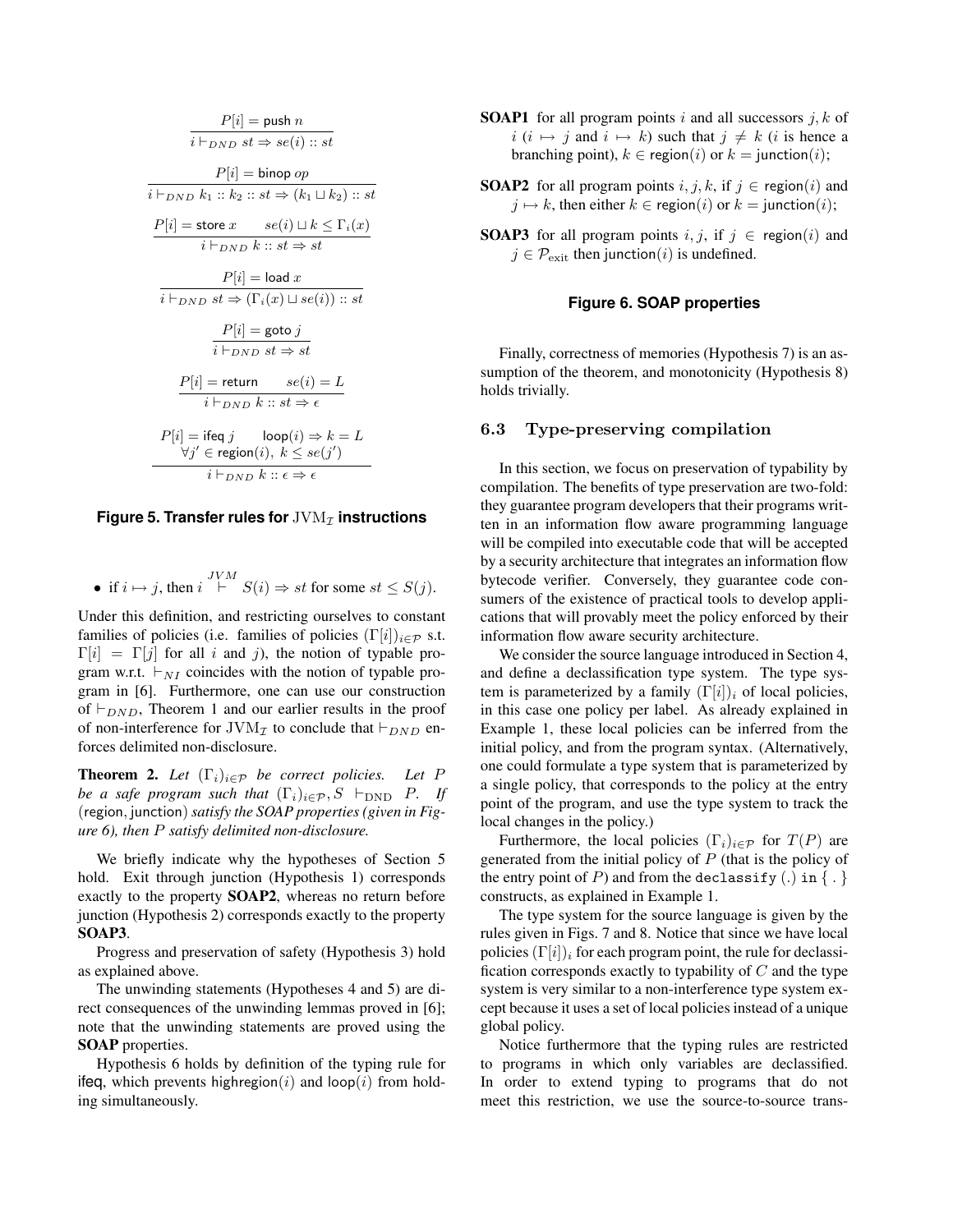$$
\frac{\overline{(\Gamma[i])_i \vdash_{DND} n : L}}{\overline{(\Gamma[i])_i \vdash_{DND} x : \Gamma(x)}}
$$
\n
$$
\frac{\overline{(\Gamma[i])_i \vdash_{DND} e_1 : k \qquad (\Gamma[i])_i \vdash_{DND} e_2 : k}}{\overline{(\Gamma[i])_i \vdash_{DND} e_1 \text{ op } e_2 : k}}
$$
\n
$$
\frac{\overline{(\Gamma[i])_i \vdash_{DND} e : k_1 \qquad k_1 \le k_2}}{\overline{(\Gamma[i])_i \vdash_{DND} e : k_2}}
$$

### **Figure 7. Typing rules for expressions**

$$
\frac{\overline{(\Gamma[i])_i \vdash_{DND} [\text{skip}]}^i : L}{(\Gamma[i])_i \vdash_{DND} e : \Gamma_i(x)}
$$
\n
$$
\frac{(\Gamma[i])_i \vdash_{DND} e : \Gamma_i(x)}{(\Gamma[i])_i \vdash_{DND} E : k} \frac{(\Gamma[i])_i \vdash_{DND} e : k}{(\Gamma[i])_i \vdash_{DND} C_1 : k} \frac{(\Gamma[i])_i \vdash_{DND} C_2 : k}{(\Gamma[i])_i \vdash_{DND} [\text{if } (e) \text{ then } \{C_1\} \text{ else } \{C_2\}]^i : k}
$$
\n
$$
\frac{(\Gamma[i])_i \vdash_{DND} e : L}{(\Gamma[i])_i \vdash_{DND} e : L} \frac{(\Gamma[i])_i \vdash_{DND} C : L}{(\Gamma[i])_i \vdash_{DND} [\text{while } (e) \text{ do } \{C\}]^i : k}
$$
\n
$$
\frac{(\Gamma[i])_i \vdash_{DND} C : k}{(\Gamma[i])_i \vdash_{DND} C : k} \frac{k' \leq k}{(\Gamma[i])_i \vdash_{DND} C : k'}
$$

#### **Figure 8. Typing rules for commands**

formation introduced in Example 2. This transformation replaces declassify (e) in {  $c$  } by  $x :=$ e; declassify  $(x)$  in  $\{c^{\prime}\}$ , where  $x$  is a fresh variable and  $c'$  is recursively obtained from applying the same transformation to  $c[e/x]$ . This transformation is semanticspreserving provided variables in e are not modified in c. In the sequel, we denote by  $T(P)$  the result of applying this transformation to P.

We consider a non-optimizing compiler  $[\![ . ]\!]$ . Its definition on programs is standard, except for the statement declassify  $(x)$  in  $\{c\}$ , which is compiled to  $\llbracket c \rrbracket$  (that is, declassify statements are ignored by compilation). The compiler is extended to programs that delassify expressions by composition with the transformation T.

As the bytecode type system uses both a cdr structure (region, junction), a security environment se, and local policies  $(\Gamma[i])_{i\in\mathcal{P}}$ , the compiler must also generate this additional information. Furthermore, the gener-

ated information must ensure that  $[$ P $]$  is typable w.r.t. (region, junction),  $(\Gamma[i])_{i \in \mathcal{P}}$  and se. The cdr structure and security environment of the compiled programs can be defined as in earlier works on type-preserving compilation, e.g. [8].

The compiler maps every labeled statement in the source programs to a set of program points. The local policy of these program points is inherited from the local policy of the label of their corresponding source statement.

Theorem 3 (Typability Preservation). *Let* P *be a source program with correct memory policies. Assume that*  $T(P)$ *is typable by the DND source type system. Then*  $\llbracket P \rrbracket$  *is a typable bytecode program (w.r.t. the generated information).*

In addition, the generated cdr structure (region, junction) satisfies the SOAP properties and the generated local policies  $(\Gamma[i])_{i\in\mathcal{P}}$  are correct. Therefore, one can conclude by Theorem 2 that the compiled program verifies delimited non-disclosure w.r.t. the family of local policies generated by the compiler.

Section 4 also presents an effect system to prevent laundering attacks. Although we refrain from doing so here, it is possible to define a similar effect system for the  $JVM<sub>\mathcal{I}</sub>$  and show that compilation preserves typability wr.t. this system.

### 7 Discussion

#### 7.1 Objects, exceptions, and methods

Our method has been described and instantiated in a representative, but simplified, setting. Leveraging it to the sequential fragment of the Java Virtual Machine does not pose any major difficulty, but involves a significant amount of technicalities. Fortunately, these technicalities were already handled in the NI work on the JVM.

The first class of technicalities arises from dealing with object-oriented features. Firstly, information flow type systems for the JVM must rely on security signatures with exception effects to support modular verification, and therefore to remain compatible with bytecode verification. Furthermore, signatures and specifications must be compatible with method overriding. Secondly, in presence of objects, state equivalence is formulated in terms of heap equivalence, which must be carefully handled to avoid flows based on non-opaqueness of pointers [19]. Thirdly, exceptions introduce some additional potential sources of indirect flows, and thus must be accounted for in the type system.

In addition, further technicalities are required to achieve an analysis with sufficient precision. Indeed, the presence of exceptions and object-orientation yields a significant blowup in the control flow graph of the program, and, if no care is taken, may lead to overly conservative type-based analyses. In order to achieve an acceptable degree of usability,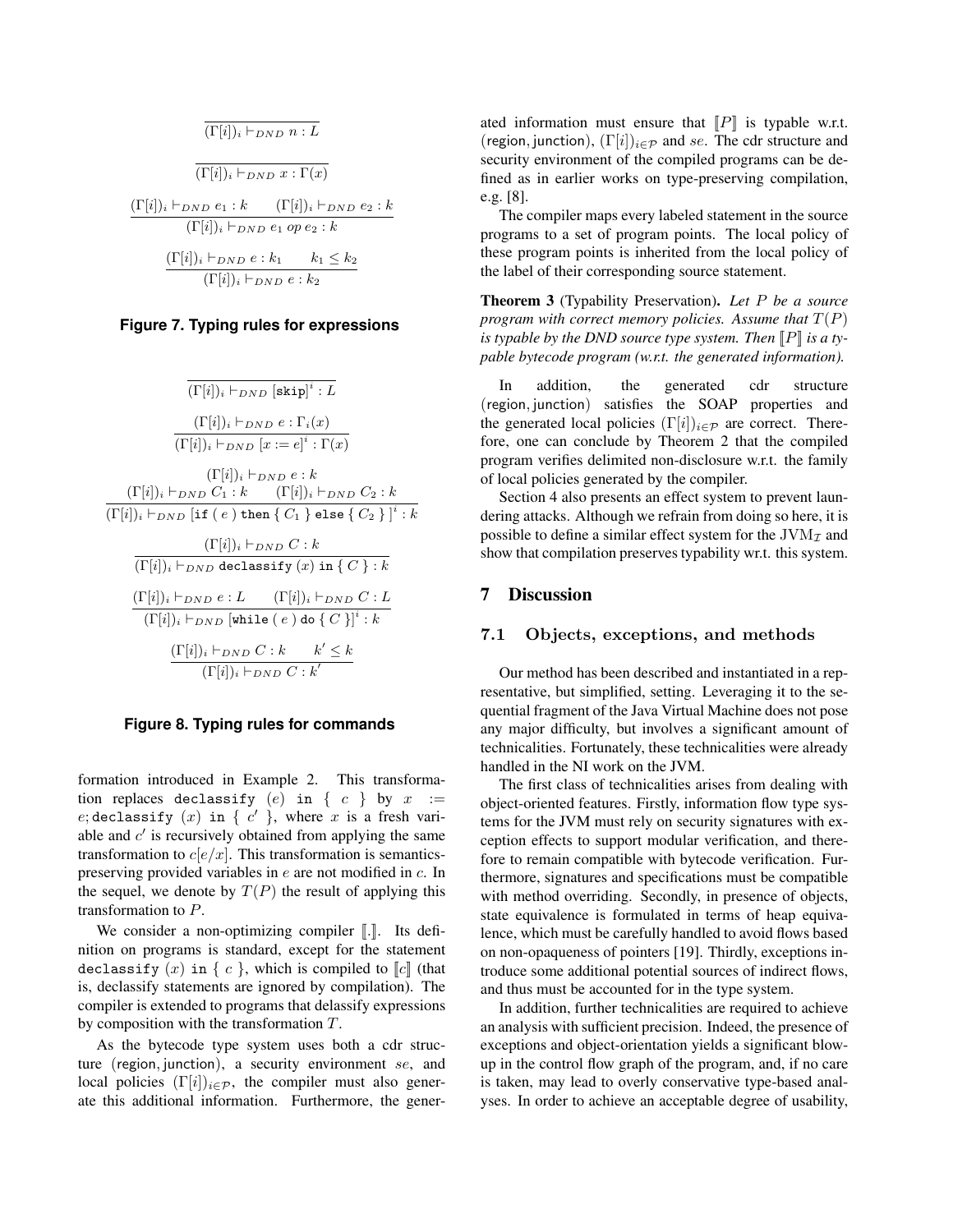the information flow type system of [6] relies on preliminary analyses that provide a more accurate approximation of the control flow graph of the program. Typically, the preliminary analyses will perform safety analyses such as class analysis, null pointer analysis, exception analysis, and array out-of-bounds analysis. These analyses drastically improve the quality of the approximation of the control flow graph. In particular, one can define a tighter successor relation  $\mapsto$  that leads to more precise control dependence regions; in [6], precision is further increased by indexing  $\mapsto$ and control dependence regions by a tag (an exception or a special tag for normal execution).

## 7.2 Multi-threading

As multi-threading is widely used in applications to mobile code, there is a strong interest in developing enforcement mechanisms for multi-threaded programs. There is a wide range of works that consider information flow policies for multi-threaded source programs, see e.g. [10, 25, 32, 33], and it would be interesting to understand how the modular technique of this paper could be applied to this setting.

Building upon earlier work by Russo and Sabelfeld [31], [9] considers a modular method to devise sound enforcement mechanisms for multi-threaded programs. The central idea of these works is to constrain the behavior of the scheduler so that it does not leak information; it is achieved by giving to the scheduler access to the security levels of program points, and by requiring that the choice of the thread to be executed respects appropriate conditions. As in the present paper, the type system for the concurrent language is defined in a modular fashion from the type system for the sequential language, and the soundness of the concurrent type system is derived from unwinding lemmas for the sequential type system.

The kind of extension presented here is orthogonal to the multi-threaded extension shown in [9], and we believe that modular extensions can be combined to augment policy and language expressivity in a single bytecode verifier that enforces DND for a concurrent JVM. Understanding the intuitive guarantees provided by the extension of DND to concurrent languages and formalizing the details of the combination of [9] with the results of this paper is left for future work.

## 7.3 Formal proofs

Information flow type systems are complex mechanisms whose soundness proofs are particularly involved, especially when considering permissive declassification policies for real programming languages such as the JVM. As such type systems are designed to complement existing type systems for safety and thus lie at the heart of the Trusted Computing Base (TCB), it is therefore fundamental that their implementation is correct, since flaws in the implementation of a type system can be exploited to launch attacks. In our earlier work [6], we have used the proof assistant Coq to formally verify the soundness of an information flow type system that ensures non-interference for a sequential fragment of the Java Virtual Machine. In addition to providing strong guarantees about the correctness of the type system, the formalization serves as a basis for a Foundational Proof Carrying Code architecture. A distinctive feature of our architecture is that the type system is executable inside higher order logic and thus one can use reflection for verifying certificates within Coq, or extraction to obtain an OCaml implementation of a lightweight information flow checker. As compared to Foundational Proof Carrying Code [3], which is deductive in nature, reflective Proof Carrying Code exploits the interplay between deduction and computation to support efficient verification procedures and compact certificates.

As a benefit of the modularity of our approach, we believe that it is possible to achieve, at a moderate cost, a proof of soundness for our DND information flow type system presented, using the formalization reported in [6]. To be more specific, the Coq development is organized in two parts: a generic part, that derives the soundness of the noninterference type system from the unwinding lemmas, and a specific part, that establishes the unwinding lemmas for a particular language, operational semantics, and type system. We are confident that extending the generic part of the formalization to accomodate DND is direct, as in fact proving Theorem 1 in an abstract setting is direct. Nevertheless, we anticipate a fair amount of bookkeeping in the instantiation: even if there is no conceptual difficulty in programming in Coq a bytecode verifier that enforces DND, the specification of the non-interference type system for the JVM is rather large, and extending (even in the modular fashion) its definition to DND—and thus to have a policy per program point instead of a global policy—will be demanding.

## 8 Conclusion

Tractable enforcement of declassification policies for bytecode languages is an essential step towards a practical use of language-based security in mobile code. In this paper, we have developed a modular method to extend noninterference type systems to sound information flow type systems for delimited non-disclosure, a security policy that combines the *what* and *where* dimensions of declassification, and that is closely related to policies such as delimited release, localized delimited release, and non-disclosure. As a case study, we have instantiated our results to a sequential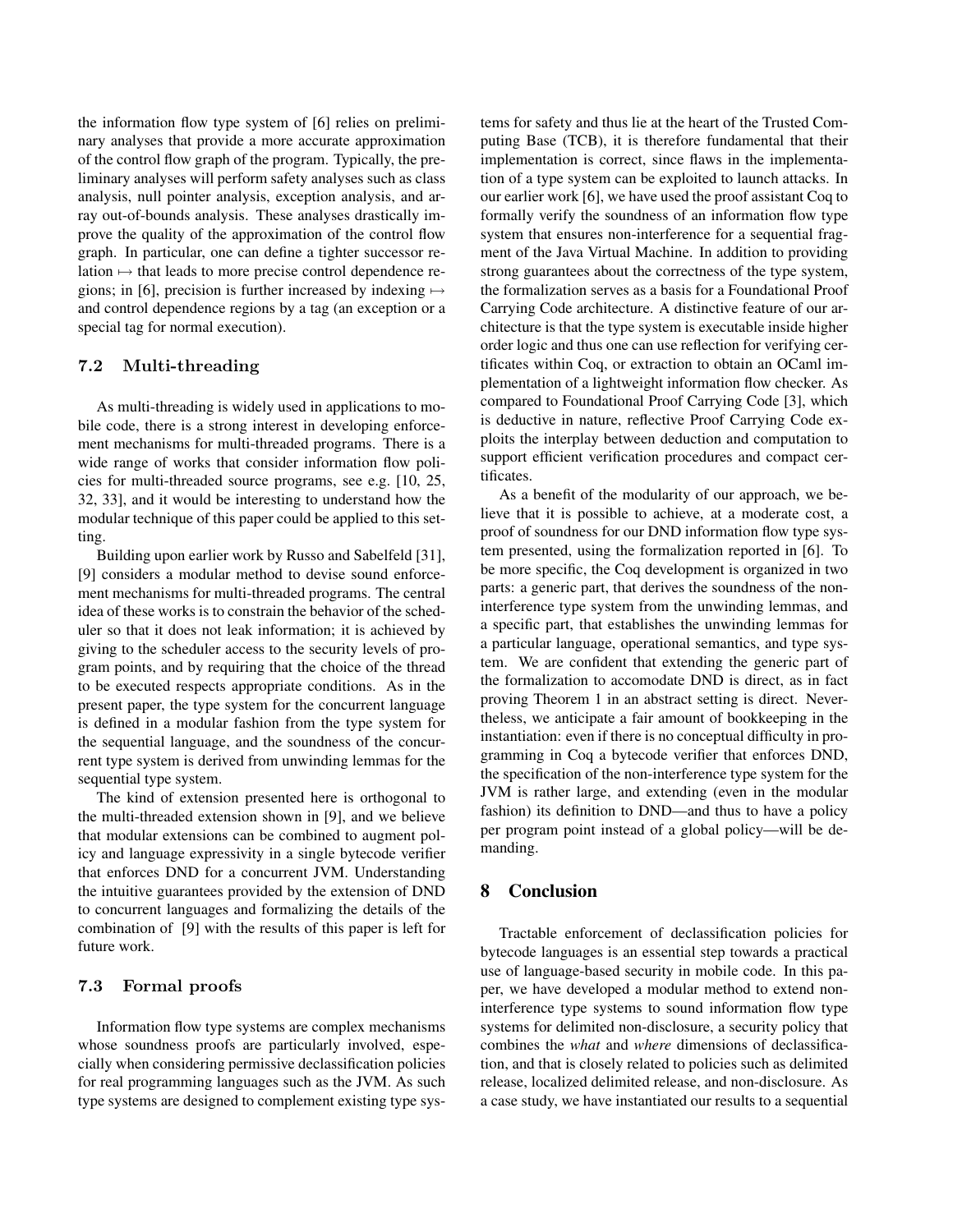fragment JVM $<sub>\tau</sub>$  of the Java Virtual Machine, yielding the</sub> first sound information flow type system to support declassification for an unstructured language. In addition, we have argued that our approach is scalable to exceptions, objects, and methods. As a final contribution, we have shown that our results on type-preserving compilation readily adapt to declassification.

As future work, we intend to spell out the details of extening our results to a richer language with object-oriented features and concurrency, and to provide machine-checked proofs of our results.

Acknoledgements: We thank Ana Almeida Matos, Gérard Boudol, and anonymous reviewers for providing insightful comments on the final version of this paper. This work is partially funded by the EU project MOBIUS and by the ANR project PARSEC.

## References

- [1] *18th IEEE Computer Security Foundations Workshop, (CSFW-18 2005), 20-22 June 2005, Aix-en-Provence, France*. IEEE Computer Society, 2005.
- [2] A. Almeida Matos and G. Boudol. On Declassification and the Non-Disclosure Policy. In *CSFW '05: Proceedings of the 18th IEEE workshop on Computer Security Foundations*, pages 226–240, Washington, DC, USA, 2005. IEEE Computer Society.
- [3] A. W. Appel. Foundational Proof-Carrying Code. In *LICS '01: Proceedings of the 16th Annual IEEE Symposium on Logic in Computer Science*, page 247, Washington, DC, USA, 2001. IEEE Computer Society.
- [4] A. Askarov and A. Sabelfeld. Localized delimited release: combining the what and where dimensions of information release. In *PLAS '07: Proceedings of the 2007 workshop on Programming languages and analysis for security*, pages 53–60, New York, NY, USA, 2007. ACM.
- [5] A. Banerjee, D. A. Naumann, and S. Rosenberg. Expressive declassification policies and modular static enforcement. In *29th IEEE Symposium on Security and Privacy*, May 2008.
- [6] G. Barthe, D. Pichardie, and T. Rezk. A Certified Lightweight Non-interference Java Bytecode Verifier. In Nicola [27], pages 125–140.
- [7] G. Barthe, D. Pichardie, and T. Rezk. A certified lightweight non-interference Java bytecode verifier. Technical report, INRIA, 2007. Extended version of [6]. Available from http://hal.inria.fr/inria-00106182/.
- [8] G. Barthe, T. Rezk, and D. A. Naumann. Deriving an Information Flow Checker and Certifying Compiler for Java. In *27th IEEE Symposium on Security and Provacy*, pages 230–242. IEEE Computer Society, 2006.
- [9] G. Barthe, T. Rezk, A. Russo, and A. Sabelfeld. Security of Multithreaded Programs by Compilation. In J. Biskup and J. Lopez, editors, *ESORICS*, volume 4734 of *Lecture Notes in Computer Science*, pages 2–18. Springer, 2007.
- [10] A. Bossi, C. Piazza, and S. Rossi. Compositional information flow security for concurrent programs. *Journal of Computer Security*, 15(3):373–416, 2007.
- [11] G. Boudol. On Typing Information Flow. In D. V. Hung and M. Wirsing, editors, *ICTAC*, volume 3722 of *Lecture Notes in Computer Science*, pages 366–380. Springer, 2005.
- [12] N. Broberg and D. Sands. Flow Locks: Towards a Core Calculus for Dynamic Flow Policies. In P. Sestoft, editor, *ESOP*, volume 3924 of *Lecture Notes in Computer Science*, pages 180–196. Springer, 2006.
- [13] S. Chong and A. C. Myers. Language-based information erasure. In aa [1], pages 241–254.
- [14] S. Chong and A. C. Myers. End-to-end enforcement of erasure. In *CSFW*. IEEE Computer Society, 2008. To appear.
- [15] B. Cook, A. Podelski, and A. Rybalchenko. Terminator: Beyond Safety. In T. Ball and R. B. Jones, editors, *CAV*, volume 4144 of *Lecture Notes in Computer Science*, pages 415–418. Springer, 2006.
- [16] S. N. Freund and J. C. Mitchell. A Type System for the Java Bytecode Language and Verifier. *J. Autom. Reason.*, 30(3-4):271–321, 2003.
- [17] R. Giacobazzi and I. Mastroeni. Abstract non-interference: parameterizing non-interference by abstract interpretation. In N. D. Jones and X. Leroy, editors, *POPL*, pages 186–197. ACM, 2004.
- [18] J. A. Goguen and J. Meseguer. Security Policies and Security Models. In *IEEE Symposium on Security and Privacy*, pages 11–20, 1982.
- [19] D. Hedin and D. Sands. Noninterference in the Presence of Non-Opaque Pointers. In *CSFW '06: Proceedings of the 19th IEEE workshop on Computer Security Foundations*, pages 217–229, Washington, DC, USA, 2006. IEEE Computer Society.
- [20] S. Hunt and D. Sands. On flow-sensitive security types. In *POPL '06: Conference record of the 33rd ACM SIGPLAN-SIGACT symposium on Principles of programming languages*, pages 79–90, New York, NY, USA, 2006. ACM.
- [21] S. Hunt and D. Sands. Just Forget it The Semantics and Enforcement of Information Erasure. In *Programming Languages and Systems. 17th European Symposium on Programming, ESOP 2008*, LNCS. Springer Verlag, 2008.
- [22] N. Kobayashi and K. Shirane. Type-Based Information Analysis for Low-Level Languages. In *APLAS*, pages 302– 316, 2002.
- [23] X. Leroy. Bytecode verification on Java smart cards. *Software: Practice and Experience*, 32(4):319–340, Apr. 2002.
- [24] H. Mantel and A. Reinhard. Controlling the what and where of declassification in language-based security. In Nicola [27], pages 141–156.
- [25] H. Mantel and A. Sabelfeld. A Unifying Approach to the Security of Distributed and Multi-threaded Programs. *Journal of Computer Security*, 11(4):615–676, 2003.
- [26] H. Mantel and D. Sands. Controlled Declassification Based on Intransitive Noninterference. In W.-N. Chin, editor, *APLAS*, volume 3302 of *Lecture Notes in Computer Science*, pages 129–145. Springer, 2004.
- [27] R. D. Nicola, editor. *Programming Languages and Systems, 16th European Symposium on Programming, ESOP 2007,*